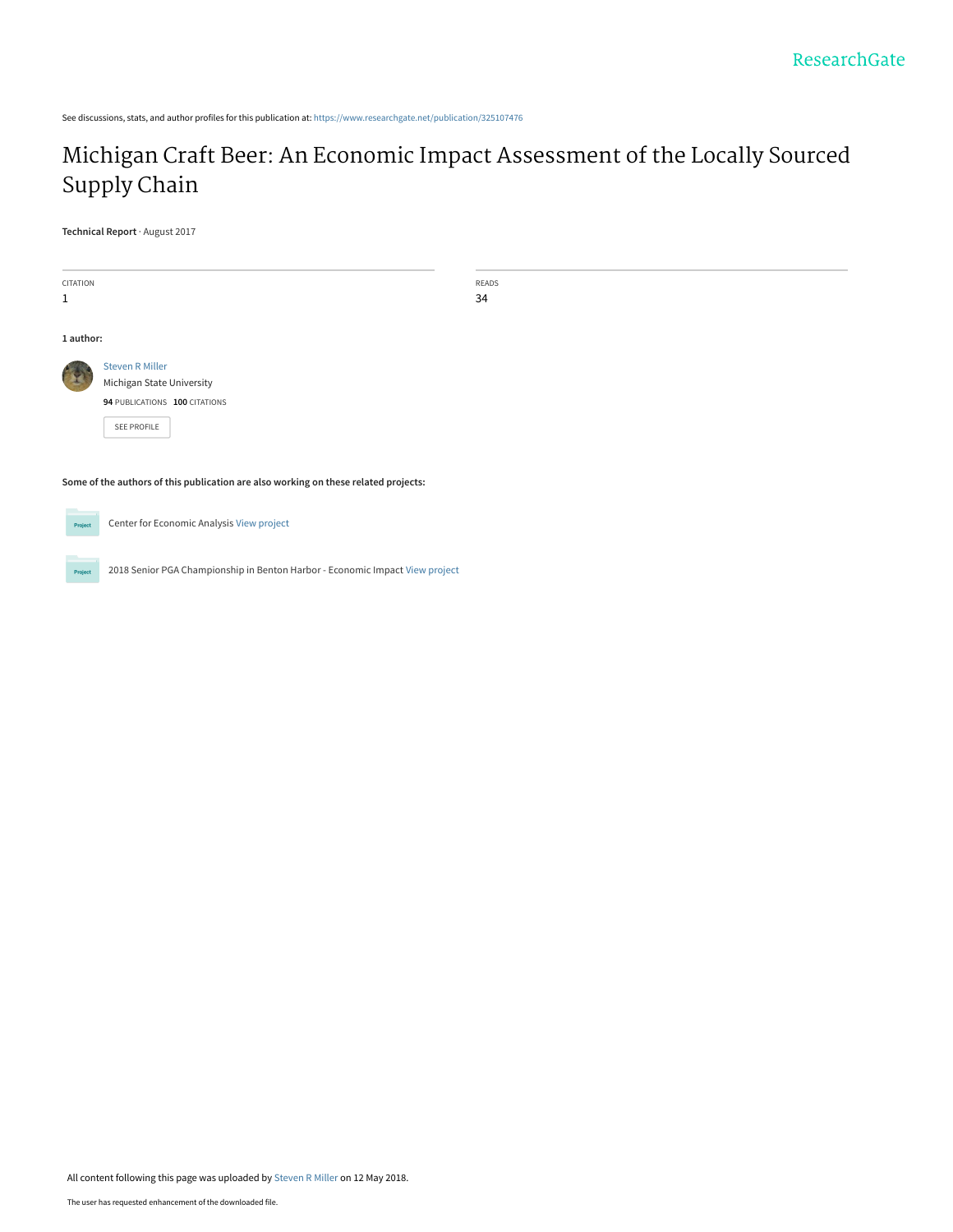# **Michigan Craft Beer: An Economic Impact Assessment of the Locally Sourced Supply Chain**

**Michigan State University Product Center Food‐Ag‐Bio Center for Economic Analysis**

**Steven R. Miller**

August 10, 2017

*Funding for this research was provided by the Michigan Department of Agriculture and Rural Development.*

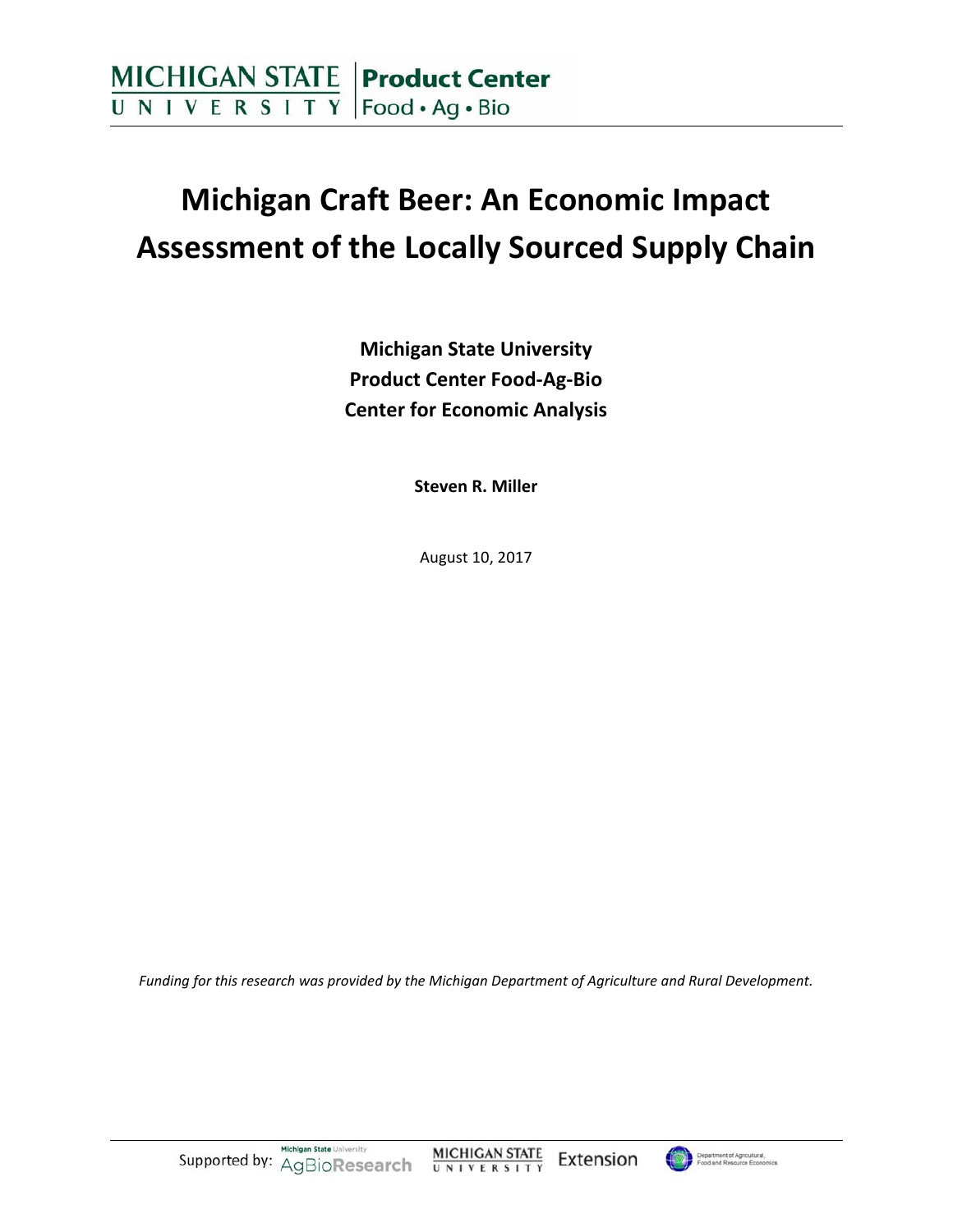# Table of Contents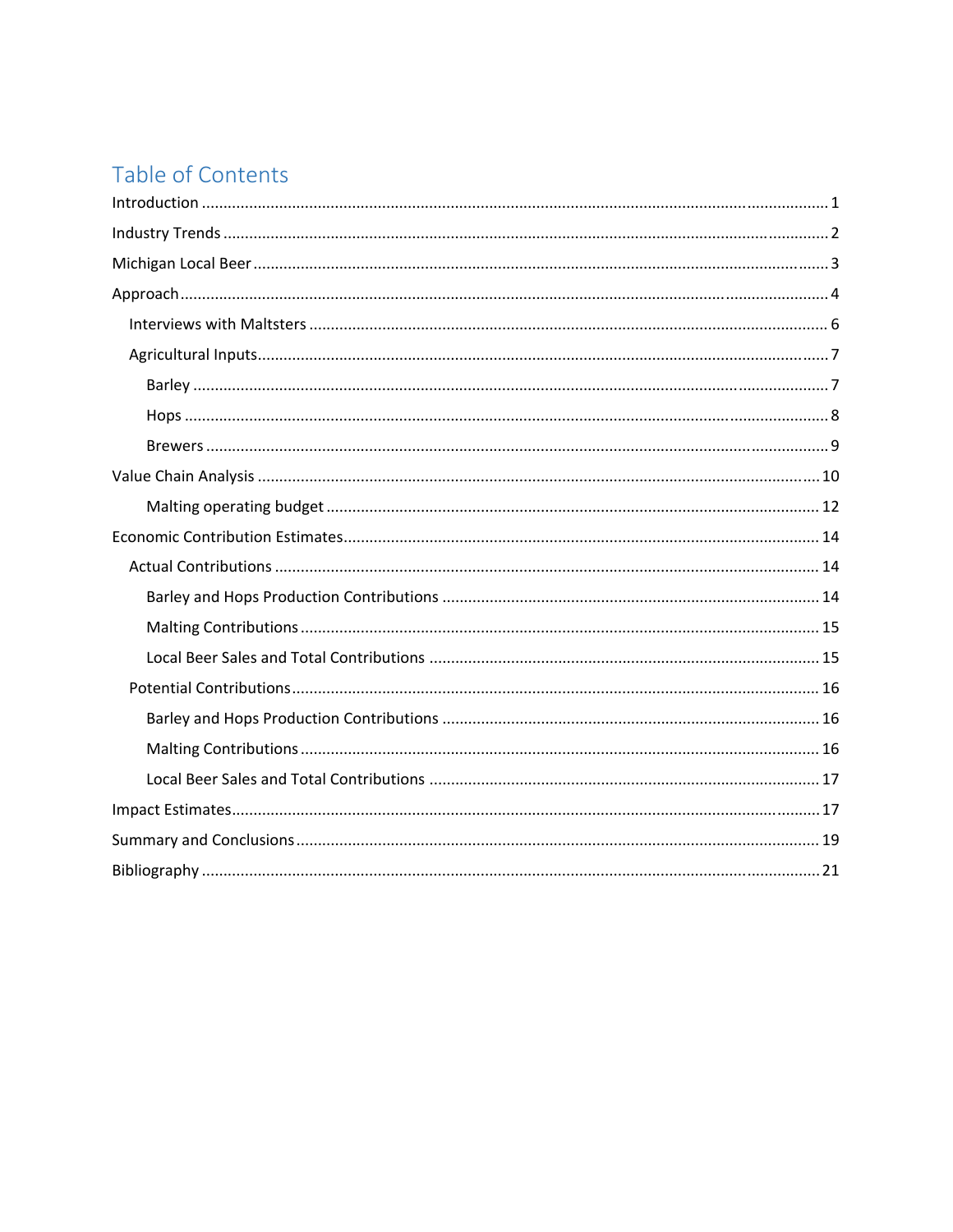# **Introduction**

Michigan once had a vibrant brewery industry that spanned the value chain from agricultural production of malting barley and other grains through brewing and distribution networks for reaching consumers. Stroh Brewery, once located at what is now the Eastern Detroit Market, was the third largest beer producer in America at its height but was eventually a casualty of the Miller‐Anheuser Busch‐Coors price wars of the 1970s and 80s (Scherer 1996). Stroh Brewery grew precipitously in the 1980s through acquisitions, and Michigan suppliers benefited exceedingly through demand for Michigan malting barley, as shown in Figure 1. However, Stroh's competition with the Coors family Brewing Company to remain the third largest producer stretched its finances. Eventually it could not keep pace and shuttered its aging Detroit brewery in 1985 and was eventually acquired by Pabst Brewing Company in 1999. Another casualty of the beer wars were the independent breweries that once dotted the landscape. Leading national brands acquired larger independent breweries, while others struggled fruitlessly to compete with the cost advantages and brand recognition of national brands. This left Michigan with little to no demand for Michigan‐grown malting barley.





Historically, barley production has been an important component of Michigan agriculture. Since 2010, Michigan has ranked 23<sup>rd</sup> in terms of number of acres of barley harvested and ranks  $22^{nd}$  in terms of the value of barley sales. However, Michigan acres have been declining steadily since 2000 and until very recently barley produced in the state has been used for feed. This steady decline is on the heels of steep declines in demand for malting barley following the closure of its East Detroit brewery. In the 30 years since, Michigan's expertise in growing malting barley has atrophied. However, a change in consumer preferences that favors craft beers may provide new impetus to Michigan malting barley production. This is coupled with recent interest in and acres planted in hops – a second key ingredient in beer. The shift in consumer interest in craft beers is not unique to Michigan, as other states have experienced similar growth in consumer sentiment. However, Michigan has potential to capture a greater share of the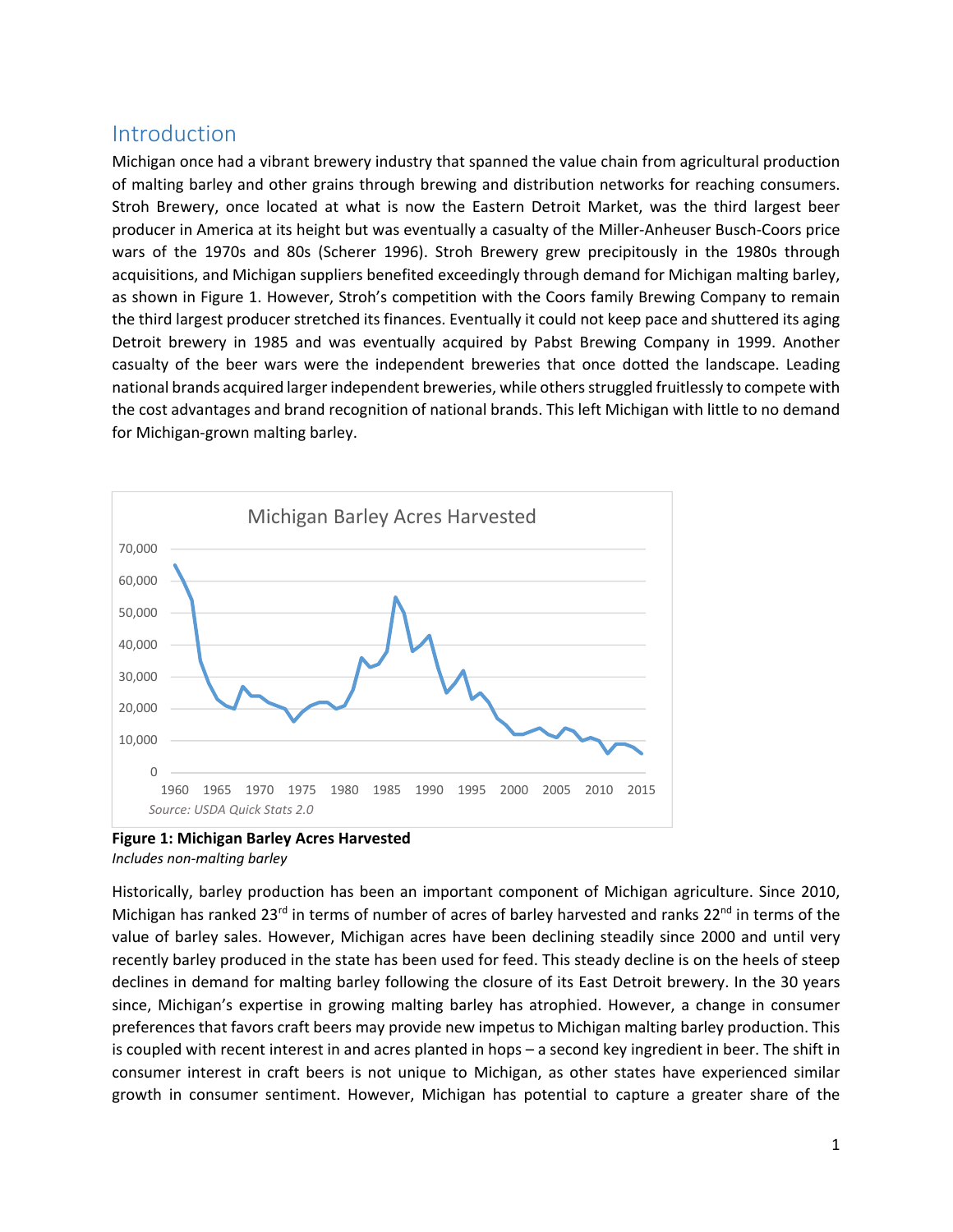economic value of this shift than many states. Michigan's cooler climate favors barley production and its microclimates make hops production appealing. Along with this revival of small‐batch brewing is the local food movement that encourages consumers to seek out those products with local appeal.

# Industry Trends

With some 241 breweries and brew-pubs in Michigan, Michigan ranks sixth in the nation in terms of craft breweries and 10<sup>th</sup> overall in terms of craft beer production (Brewers Association 2016), where craft beer is defined as that produced by small, independent breweries under traditional brewing processes (Sirrine 2016a). Craft beer consumption is the only source of growth in an otherwise stagnant market. According to Mintel, overall beer sales waned with the loss in consumer confidence following the great recession. However, it has since seen steady gains in sales but not in volume (Mintel 2016a). With growing confidence in the stability of the economy, consumers are increasingly shifting to imported and premium beers that command a higher price. Craft beer is a component of this sector – more than doubling its share from 2010 to 2016 (Crowell 2016, Mintel 2016a).

Mintel provides a comprehensive scan of the beer industry (Mintel 2016a). Nationally, beer sales have seen growth since the recession and projections are for further growth. However, much of this growth is in pricing, as volume of beer sales has remained flat or in moderate decline since 2010. National light beer brands, such as Bud Light and Miller Light dominate the market as a single category, commanding some 47 percent of volume sales. This is down from 53 percent of market share by volume in 2010. Light beers' consumer appeal may be most associated with drinkability rather than as a means to control calorie intake. A large segment of beer drinkers are also moving toward more extravagant brews and flavors, as popular brands such as Budweiser, Busch and Miller are also losing market share. Rather consumers are shifting away from major national brands toward more imported and craft beer (Mintel 2016a).

Recent interest in local brewing may have created a market bubble for craft beer (Mount 2015) driven by interests of entrepreneurs and businesses to enter this market. As reported by the USDA National Agricultural Statistics Service, the value of hops production grew by 44 percent in 2015, boosted by growing number of acres planted and more acres planted in expensive varieties. At the same time, off‐ premise sales of craft beers have leveled off. Should a bubble exist, a foreseeable outcome is a collapse of sustained consumer demand that will ultimately force weaker brewers out of business, and possibly those supplying them. Large brewers are also buying craft brewers or launching their own craft brands. Bart Watson, Chief Economist for the Brewers Association does not see a bubble. Rather reviewing production data against sales data, he shows that sales are leading new business formation. Also, as opposed to the industry shakeout of the 1990, new entrants are not cannibalizing sales of existing craft brewers (Watson 2016). However, craft beer does appear to be chipping away sales of national, national brands, where their shares have declined from 28 percent of market share to 24 percent.

According to Mintel, consumers are not well‐versed in beer nuances but are developing a sense of culture around beer (Mintel 2016b). Beer consumers largely fall into two categories: 1) light drinkers who prefer national brands that have flavor profiles that cater to the largest number of consumers; and 2) beer aficionados, who seek to explore the excessively diverse flavors brewers are generating. The prior tend to be much more brand loyal to their preferred brands and less willing to explore other flavors, while the latter seek exploration through a multitude of different offerings across brewing processes and brew types. These consumers have no brand loyalty, but rather seek to sample from a variety of brewers, never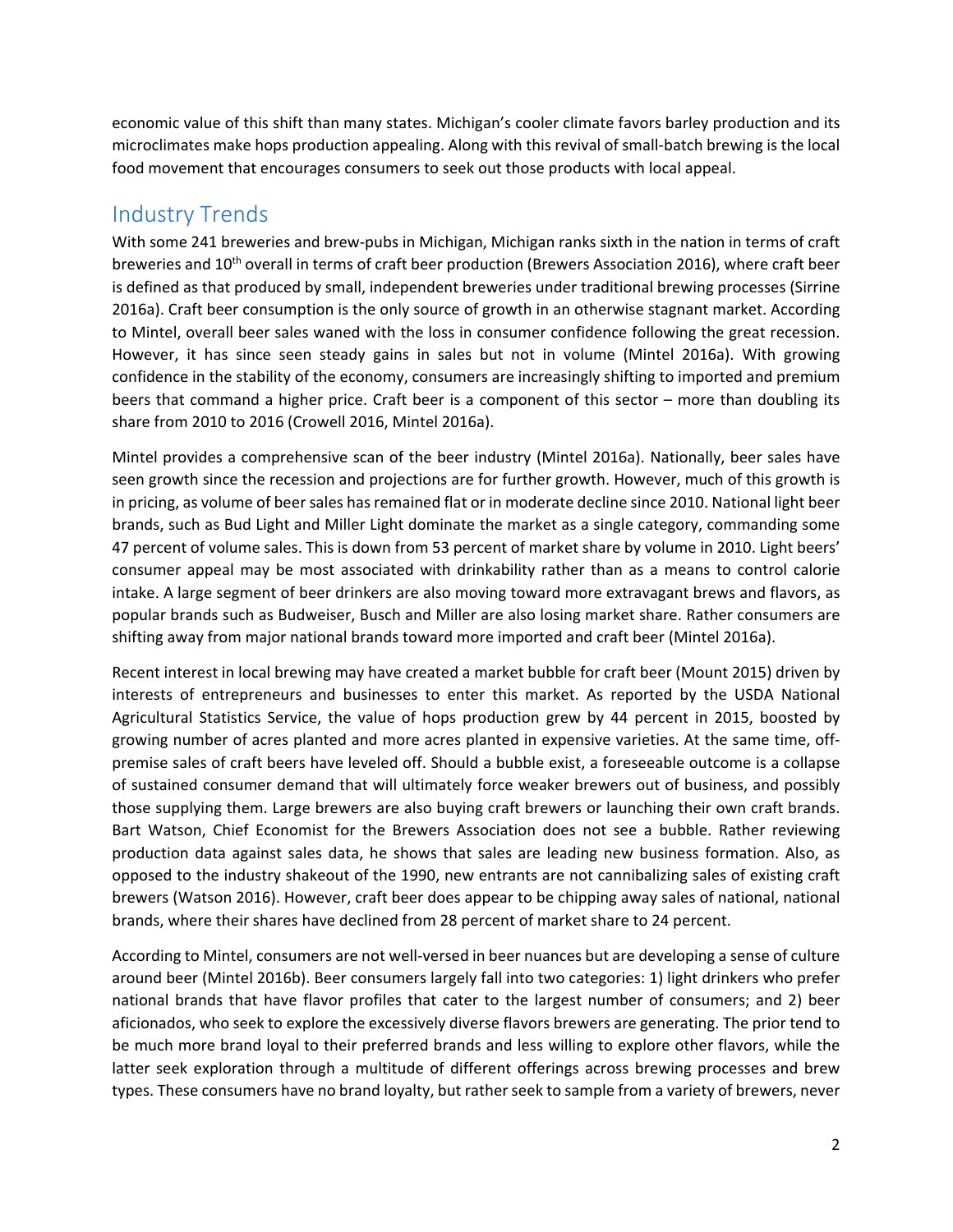settling for a favorite. While ingredients and processes are key attributes that attract these inquisitors, a geographic lexicon has not been one of the dimensions readily explored.

Consumers will play a significant role in the formation of a local beer industry in Michigan. Though a general consensus shows that consumers are increasingly interested in supporting local food systems (Mintel Group Ltd 2014, Onozaka, Nurse, and McFadden 2010, Food Institute 2014), this mindset's application to beer is in its infancy. Beer has not established geographically based branding that is common in wines. That is, most consumers can identify with Napa Valley wines, but craft beer has limited association with the place of its content. As more consumers have come to appreciate their local wines, it is hoped beer drinkers will do the same. This is a question of terroir – the flavor extracted from the land and environment from which ingredients are produced. Wine connoisseurs contend that geography leaves a distinct signature on the final glass of wine, but the same for beer is subject to debate (Burningham 2013). Unlike wine, beer ingredients are mostly dried before processing (though some brewers may opt to use green hops). Drying barley and hopsrobsthem of terroir, makesit easier to source ingredients from around the world and makes the final product less grounded in place. The general perception is that what happens in the brewing process overwhelms any expression of terroir in the final beer (Bolden 2015). It may be easier to promote terroir in the local market, but the question of whether such branding outside of the immediate local market has appeal will have to be determined over time. The absence or presence of terroir has real implications on the merits of regional branding.

The ingredient that gives beer its body and derives its alcohol content is malted grains. While barley is the primary grain used in beer production, wheat and rye are common beer ingredients. Popular national brands often add rice as a neutral ingredient to the mix of malting ingredients. The primary seasoning comes from hops, which can exhibit bitter or aromatic flavor depending on the acidity of the hops variety. Where most homebrew ingredients call for pounds of barley, they generally measure hops inputs in ounces.

Most barley inputs into Michigan‐brewed beer are currently purchased from national suppliers. More so, the market for locally sourced beers is largely untested in Michigan and is mostly in its infancy in other markets. What consumers and producers consider locally sourced is also of question. The definition of what constitutes locally sourced foods is not well defined (Zepeda and Leviten-Reid 2004, Hand and Martinez 2010, Martinez et al. 2010). The same can be said of beer. Because beer inputs are largely dry, they can be stored and shipped from around the world. Grain inputs, including barley, wheat and rye can be grown in those regions where growing them is most efficient and shipped to the brewery. Because of the subtlety of grain terroir, local barley contributes less to the quality concepts of local beer than the social concepts that contribute to consumer preferences for local foods. Hops, on the other hand, give beer its distinctive flavor. If terroir exist in beer, it most likely will come from hops. Like grains, hops are mostly added as a dry ingredient. Assuch, freshness of ingredients cannot be a selling point for local beers. However, many brewers opt to use wet, or green, hops in their limited run beers – providing a direct link to freshness and place. However, this will not work for core brands processed year-round.

# Michigan Local Beer

Michigan can embrace this new budding industry or hamper it. In 2016, legislation was forwarded that would substantially increase the excise tax on Michigan alcohol purchases. However, Michigan brewers and consumers rallied to voice discontent with what they saw as an ideologically driven policy.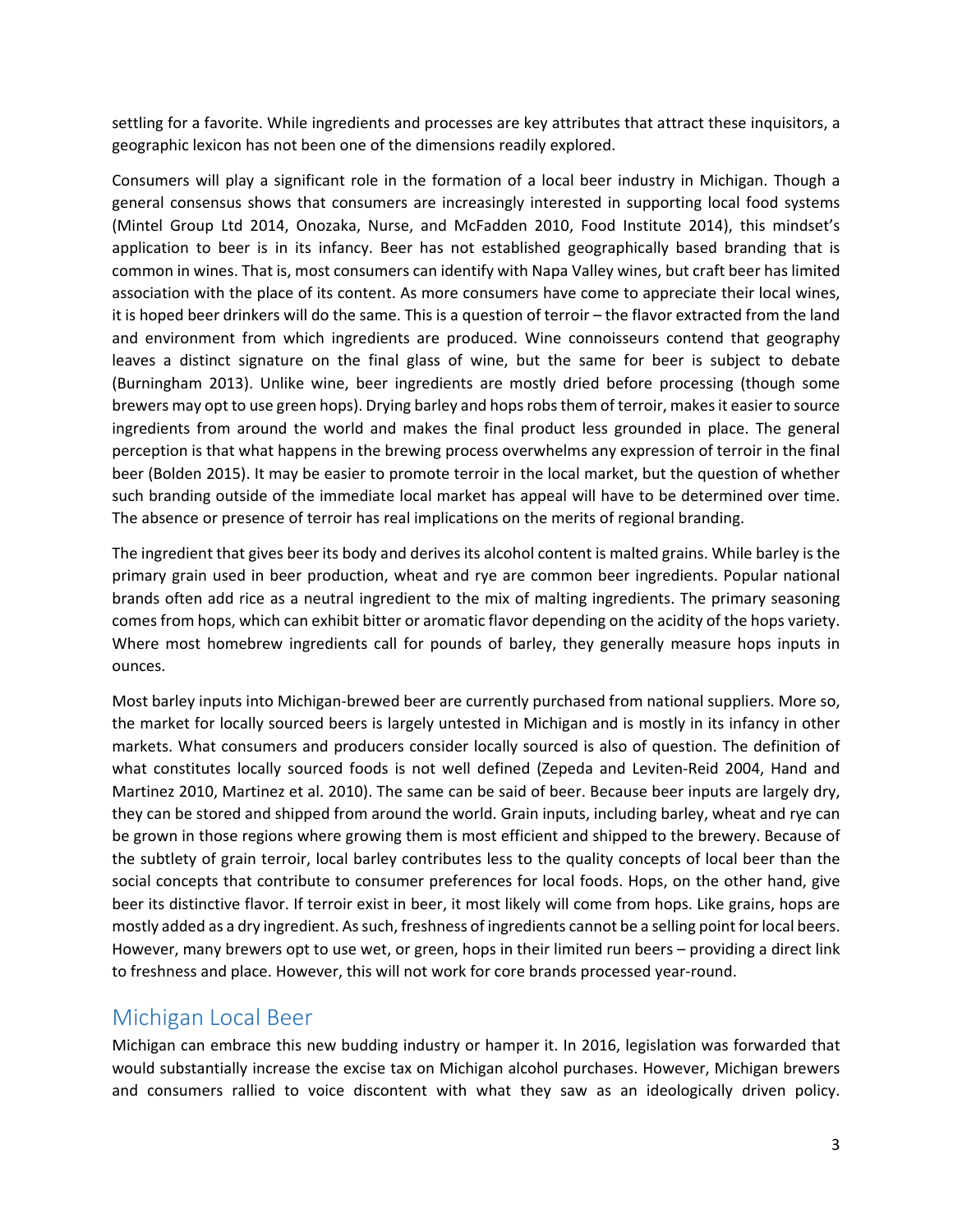Alternatively, Michigan State University Extension, in collaboration with industry groups, like the Michigan Brewers Guild, has bolstered networking and technical assistance in the state by hosting the annual Great Lakes Hop and Barley Conference (MSU Extension 2016) and workshops (Davidhizar 2012), and investing in research and grain testing facilities (McFarland 2016).

Today, much like the nation, Michigan is home to a multitude of new microbreweries popping up in cities and towns and a few scatterings serving geographically diverse markets as regional producers. Most Michigan breweries cater to local demand and many focus on on premise consumption. That is, many Michigan breweries skip the consumer packaging and sale directly to customers. This often entails a kitchen and restaurant coupled with their brewery. Such coupling reduces the need to hire a sales force and vie for shelf space and provides higher margins for reinvestment in the company. Restaurants are notoriously risky ventures, partially because margins are so low. However, coupling a restaurant with a brewing operation allows the brewery to drive higher margins, or returns, to re-invest and build growth (Fixell 2016). Combining beer, food and ambiance enhancesthe total customer value proposition, allowing the principal to capture a larger share of customer value.

This report will provide a first comprehensive assessment of the budding Michigan local craft beer industry. It starts with one-on-one interviews with Michigan malting houses as the lynchpin to the larger value chain from growers to consumers. Much of this research is exploratory as it is evaluative to better understand the factors driving investment in this industry, but also to better understand the implications of industry growth for both public and policy implications.

# Approach

Formal interviews were carried out with Michigan malt houses. These interviews were compiled and aggregated to protect respondents' identities. Maltsters were considered because they represent the best mix of the scale of contribution to a local beer industry and because they represent the source of the largest input into beer production. In this, they can speak to many facets of this developing industry. The compiled interviews were augmented by existing literature, blogs media sources and discussions with other stakeholders. Much of this outside information came from the Michigan Brewer's Guild, the Brewers' Association and the Craft Maltsters Guild. Other, informal interviews were carried out. Other resources are noted throughout.

A set of spreadsheet models were developed to estimate the operational costs of a brewery, per-acre cost profiles of barley and hops production, and a cost profile of a typical malting house. These cost profiles are then modeled based on a given level of locally sourced beer production. We found that barley is the primary limiting factor in the Michigan local beer industry sector. Few Michigan brewers are currently buying malt from Michigan sellers. Rather most malt are being purchased from national and regional suppliers like Briess Malt and Ingredients Co., headquartered in Chilton, WI or Rahr Malting, in Shakopee, MN, or from an international agricultural conglomerate like Cargill and Maleurop. Premium malts may be imported from Northern Europe. In the best case, the low penetration of locally sourced malts may be associated with low availability or the lack of a sufficient market to source local inputs. In a less favorable case, Michigan brew houses, responding to their consumers, are not willing to pay premiums for Michigan-sourced malts. It may be too early to ascertain the true underlying factors at this point.

As this is a newly forming industry, most interviews were not with seasoned veterans or well‐established malting houses. Rather various degrees of planning, development and operations were represented in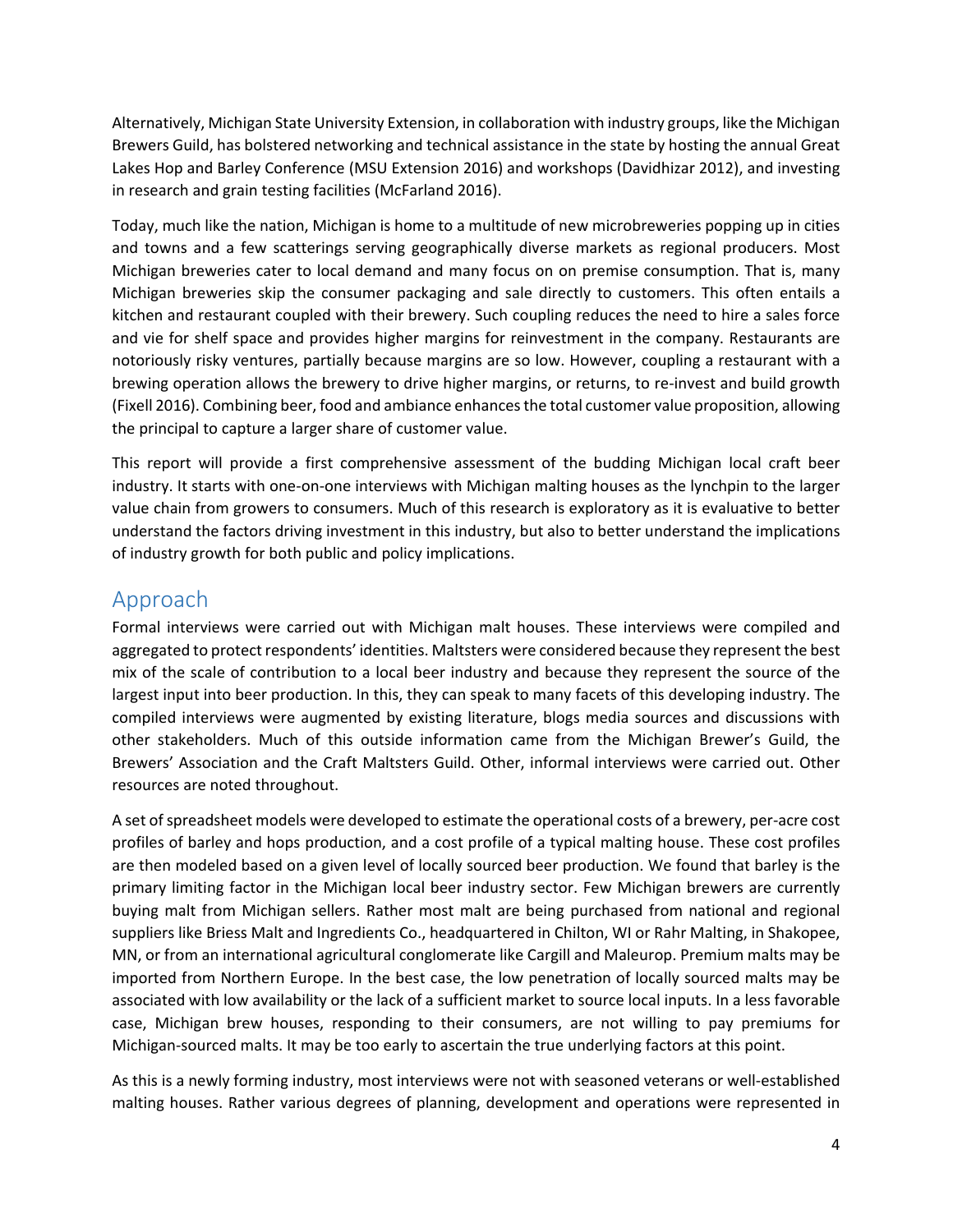the interviews. The lack of a clearly established market for Michigan‐sourced malts imposes conjectures on reported projections. Such projections can have far‐reaching implications on sectors that supply the industry and how the industry will play out over time. For example, while brewers have expressed a significant level of commitment to purchasing only locally sourced malts, few (New Holland being among the exceptions) have actually acted on this commitment.

Additionally, as the primary objective of this research is to build an economic profile of the industry and all associated transactions that generate economic activity, the youth of the micro‐brew sector posits a high degree of transition in production processes and associated costs – making standardized estimates difficult. For example, micro‐malting operations are unique and new enough for there not to be a turnkey equipment supply network. The lack of such turnkey equipment means that most micro-maltsters are custom developing their equipment. Some have re‐purposed diary equipment to make steeping tanks and other stainless implements, while others start from scratch. Between the two are extremely different cost profiles. Adding to this complexity is vast differences in operating procedures and facilities. For instance, maltsters may choose to invest in labor saving implements that increase their setup costs but reduce their variable operating costs.

Economic impacts were estimated using the Impact and Planning economic modeling tool IMPLAN calibrated for Michigan (IMPLAN Group LLC 2015). Thisis a standard economic impact evaluation tool that tracestransactions acrossindustries. These transactions are for the intermediate inputs used in producing final outputs. As such, barley is an intermediate input to malt production, and hops and malt are intermediation inputs to beer production. Other intermediate inputs include energy purchases in the form of electricity and natural gas, water and water treatment, agricultural bags, bottles and cans, accounting and other business services, and others.

The IMPLAN modeling system allows the user to isolate the transactions of 544 commodities. However, the underlying transactions of these 544 sectors are representative of the transactions taking place across all businesses operating in that sector. The sector must be modified to estimate distinct segments within the industry, such as those operating within a local supply chain. For example, while Michigan has many craft and regional breweries, currently intermediate malt purchases are mostly bought from sellers outside the state. Hence, to capture the hypothetical scenario that malt is supplied in state, the purchase functions must be modified to reflect the higher rate of local self‐supply. The interviews with malting houses were used to re‐parameterize the model.

We estimate the value chain contributions of each of the primary functions in the local brewery value chain. This includes barley growing, hops growing and processing, malting and beer production for on‐ and off-premise sales. Each is estimated separately. The IMPLAN model is then used to estimate all the secondary transactions that arise from the direct effects. The secondary transactions start with the intermediate inputs used in the production of the final product. For barley production, this would include fertilizer, fuel, seeds and other direct inputs. Subsequent rounds of secondary transactions are also captured by those supplying intermediate inputs. For example, the fertilizer and fuel producers purchase inputs from the mining sectors. All subsequent secondary transactions are captured. This creates a potential to double count secondary transactions if modeling both outputs and intermediate inputs like beer sales and malt production. Hence, estimated malt production impacts should net out barley production impacts to estimate the marginal or net contribution of malting. Similarly, beer final sales impacts should net out the impacts of barley and hops production and those from malting operations.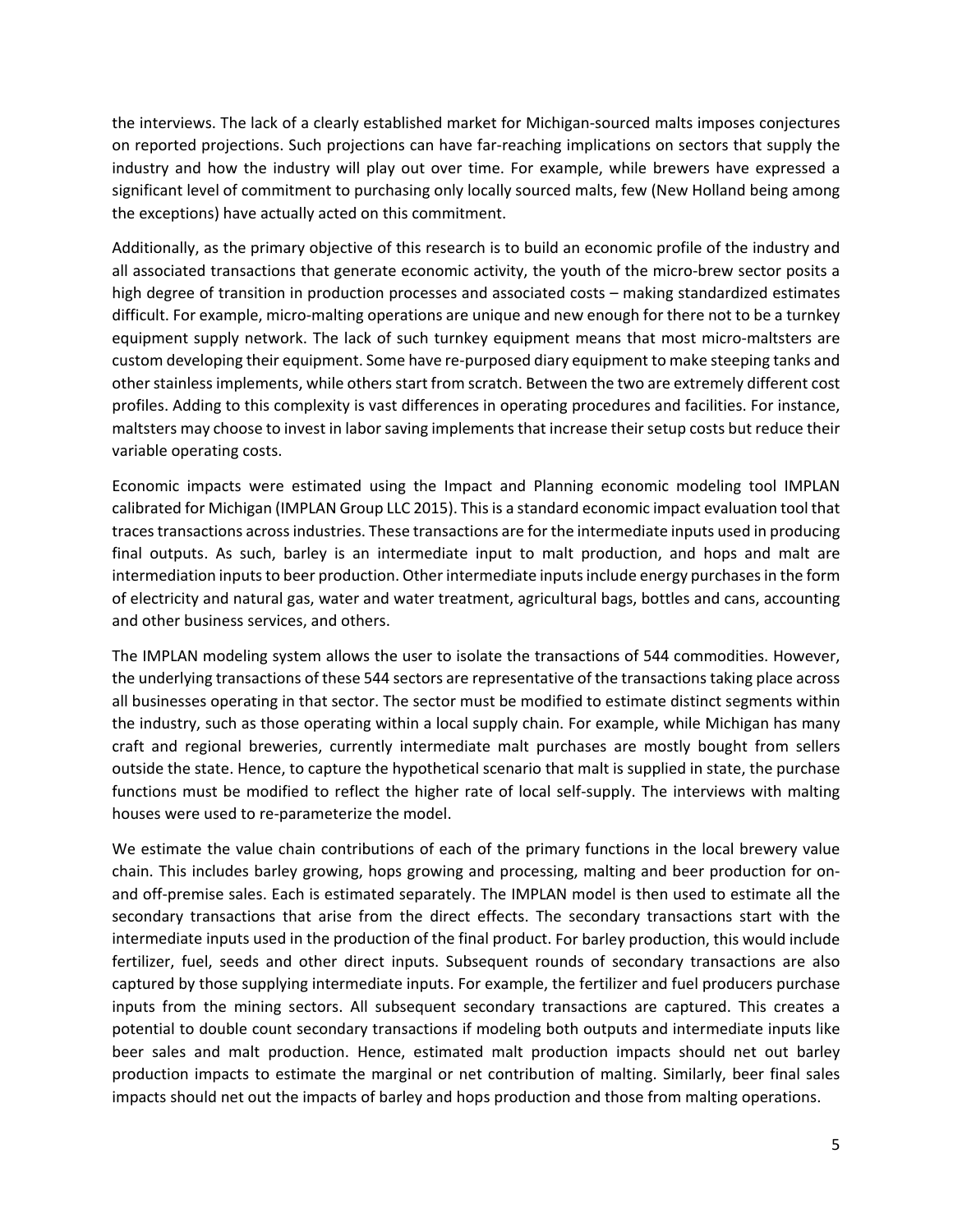In the IMPLAN model, estimating craft beer sales through local channels requires modifying maltsters' intermediate purchases of barley from 46.84 being 100 percent in state. Additionally, beer producers' purchases from local malt suppliers are changed from zero percent to 100 percent. Finally, intermediate beer purchases for final outlets are changed from 61.25 to 100 percent. It should be noted that this does not imply that all beer sales in Michigan are Michigan, but the changes in beer production modeled will draw from these local intermediate inputs. Additionally, because Michigan malting currently does not exist in the data, this industry had to be built up from a representative enterprise budget, as described in the next section.

Finally, the contributions to economic activity of each function are then compared to displaced economic activity that would likely have occurred in the absence of a local craft beer industry. This requires conjecturing what other use of barley acres would take the place of malting barley, and the same for hops. Similarly, consumer purchases of locally‐produced craft beers necessarily imply that other beer was not purchased. This displacement of conventional beer sales, and all other displaced economic activity, should be accounted for in estimating the overall industry impact.

## Interviews

All interviews started with a discussion on how the business got started and the motivations behind that start. Given that most of the respondents were in the development stage of their business, this was an easy answer for most. The responses ranged wildly, from those wishing to be part of a movement for which they are impassioned, to those seeking a business opportunity. The conventional argument for being one's own boss was cited as often as the desire to be part of a growing movement. Few sought a strict, unimpassioned desire to build wealth.

Most maltsters we talked with indicated some strategy to build competitive advantage against national malt suppliers. These ranged from building personal relationships and communities of interest to providing levels of customer service not attainable by larger, national suppliers. To the prior, maltsters viewed relationship building is an important component of supplying this market based on craft rather than strict formulas. In this, it is clear that their targeted buyers are smaller brewers that are grounded in the craft of brewing and not the formulaic brewers seeking market penetration. While they may see their primary buyers in this light, this is not to suggest that such maltsters will not be in a position to supply larger malt houses. Regardless, their malt house designs tend to be more craft‐driven and designed around manual processes. The other group of maltsters target volume and see their primary buyers as larger brewers seeking to maintain consistency. Such maltsters designed their malt houses for efficiency and consistency, with a high degree of measurement and automation.

A few of maltsters we interviewed have agricultural backgrounds and also grow some of the barley they intend to use in their malting operation. Only one indicated they would be a sole supplier of the barley they malt, and that individual had a very different business model that deemphasized malting. Those that also grow barley largely saw a discrepancy between the price they receive for barley and the price maltsters receive. Malting, to them, is a value‐added activity to remove the middleman, not unlike other farm‐level value added processing of commodities.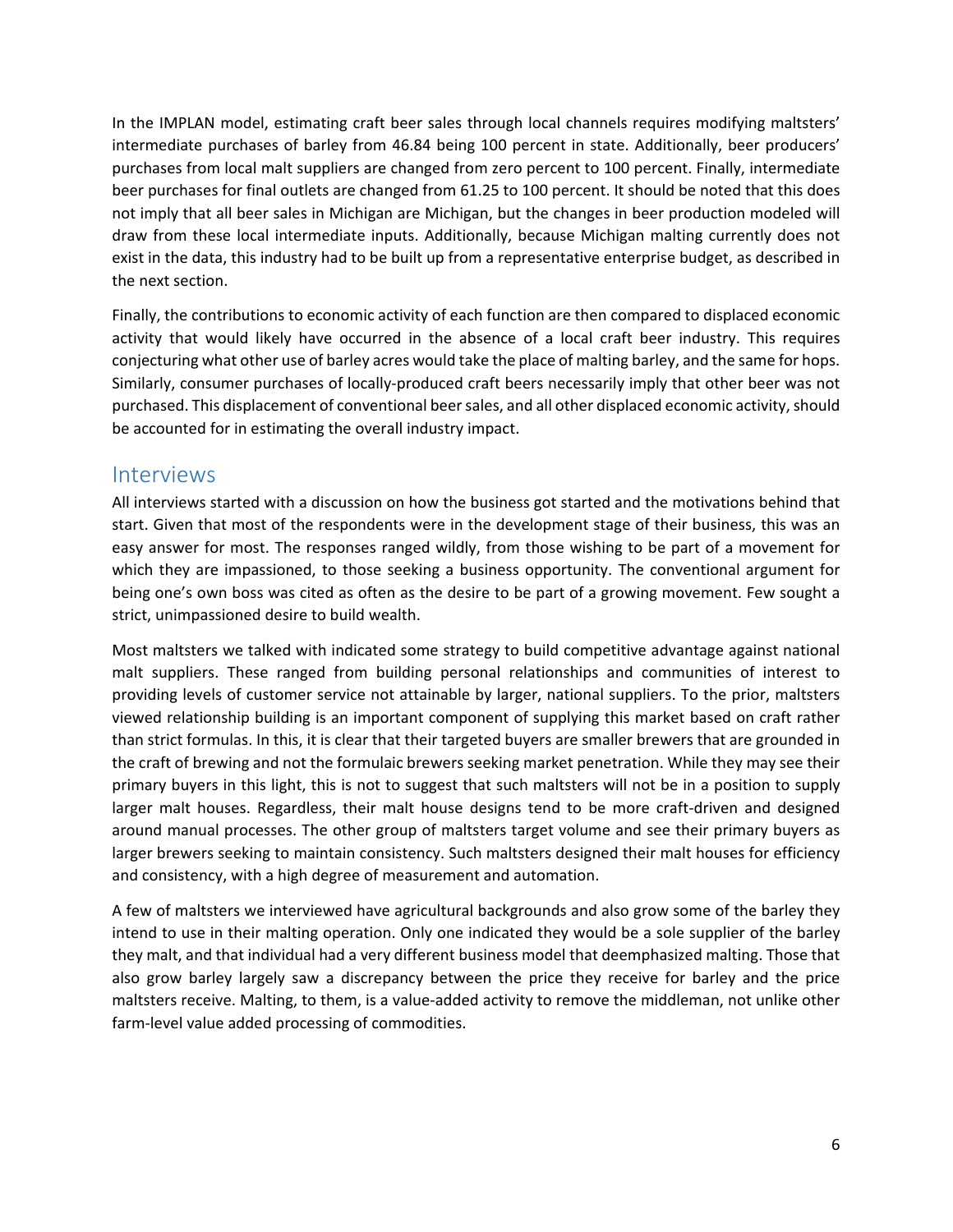### Agricultural Inputs

### Barley

Maltsters indicated having no problem-finding growers willing to contract with them given current agricultural, commodity prices. Most maltsters indicated that growers are finding them. However, some growers have backed away once seeing the required specs the malting house may place on delivered grains. These specs do not appear to be uniform across maltsters. Rather those who have chosen to adopt standard contracting language provided by commodity associations may be adopting overly stringent grower practices than are necessary. Alternatively, those who have decided to draw their own contracting language may be overlooking some safeguards that commodity groups have identified. Likely, the nature of the contracts will ultimately converge over time, as buyers gain experience working with growers.

In addition to contracted purchases, there exist some opportunities to purchase malting grain on the spot market. For maltsters, the spot market affords greater flexibility, especially for those without a full production schedule, to meet demand and to be selective in quality. However, all maltsters interviewed indicated they prefer to purchase by contract and to build relationships with their growers. This assures them access to the grains needed, and for those targeting relationship building, is a core component of their value proposition.

Barley growers do not necessarily have to change their practices for growing malting barley. While there was some discussion around limiting nitrogen use as a means of controlling protein development in malting barley, most contend that nitrogen caps are not below prescribed application rates. Additionally, while some commentators suggest that malting barley yields tend to be lower than feed-grain barley, the evidence from discussions does not seem to support this contention. Since maltsters generally prefer tworow barley, this notion may result from differences in 6‐row and 2‐row barley yields. However, recent field experiments in Vermont indicated that yields across common 6‐row and 2‐row varieties are not systematically different (Darby et al. 2012).

Because the next best option for barley that does not meet buyer specifications is as animal feed, contracting for malt barely can be risky for growers. In this, an insignificant market exists for unloading sub-par barley, where market prices are as low as 25% the value of malting-grade barley. This can pose a significant hit for a grower in light that Pilot malt indicated that they have turned away barely from up to 50 percent of the barley fields they contracted (Basche 2016). While the actual rejection rate is likely to be lower as growers improve on management for meeting maltsters' standards, the relatively high rate of rejection posits a challenge to growers who have to manage risks by diversifying their fields.

The market for malting barley is currently restrictive in Michigan. This can present a challenge for growers who have overruns. Some maltsters choose to contract on volume, leaving the grower to contend with production overruns. With limited marketing options, unloading overruns as feed can be a challenge without taking a steep price cut. Even unloading as feed may have limitations in Michigan, as feed barley is not common. However, as the industry develops and more acres are planted into barley, secondary markets are likely to develop easing such constraints.

Spring barley appears to be the most common barley crop grown for malting in Michigan. However, a few commented that they purchased winter barley. Winter barley does not grow well in Western Michigan because the deep snow cover reduces its viability and does not do well in the UP because of the long winters. Those growing winter barley note that the harvest schedule precedes most other cash crops from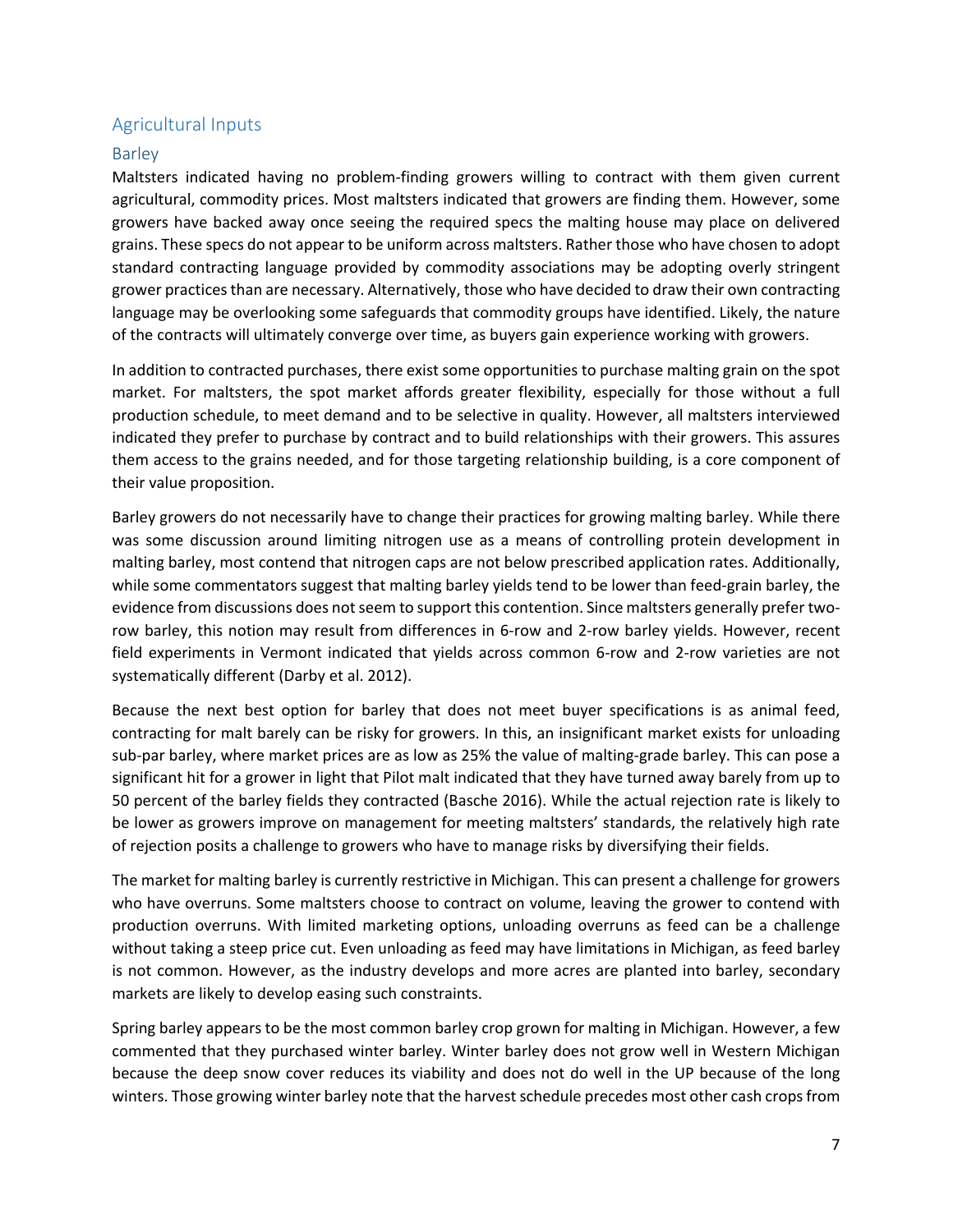two to three weeks. This helps them manage harvest activities. Winter barley yields tend to be around 80 bushels per acre while spring‐planted barley yields tend toward 50. Because barley can be a winter or spring planting, it can be a flexible addition to one's rotation – often taking the place of wheat.

Michigan brewers generally prefer two‐row barley. No maltsters we talked with indicated they work with six-row barley. However, six-row barley use is not unusual in beer production, and Michigan brewers' unwillingness to adopt six-row barley is not well understood at this point. Some Michigan brewers suggest that six-row barley has lower quality and lower beer yields relative to two-row barley. The American Home brewers Association (Payne 2016) notes that for brewers, six-row barley can be less expensive relative to two-row barley. Nevertheless, this comes with higher rates of proteins and less starch for converting into sugars. Because of the high protein content, six-row malts are often blended with unmalted cereals in brewing. Regardless, six‐row barley trials are underway in the state and they may pose some advantage for growers over two‐row.

While maltsters believe they will have no problem finding growers to contract with, agricultural commodity prices have largely been suppressed over the last three years. According to the USDA, commodity grain prices have been in steep decline since 2013 – reaching lows comparable to 2007. Will maltsters be able to find growers when pricesimprove? All maltsters we talked with believe they will. Part of this confidence arises from their strategy to build relationships with their growers. Others view dealing with growers one-on-one affords them an opportunity that many wholesalers do not have for building long-term partnerships in meeting malting malt demand. This is also true for other malting ingredients including wheat and rye. Some also noted that their relationships have made them a middleman in dealing with other grains and inputs to the malting and distillery process. While no one suggested they become brokers for other commodities, more than a few mentioned delivering non-malted ingredients to both brewers and distillers.

#### Hops

Hops are often called the spice of beer and are added in the brewing process much like spice is added to a meal. Hops are essential for giving beer the bitterness that offsets the sweetness of the sugars that develop in fermenting and provides the aroma that is distinctive to beer. While, hops use by volume is much less than barley, hops command of high prices has made this an attractive commodity for growers. This price, however, comes with significant setup costs.

Growing hops requires significant initial investment in trellising and drip irrigation. MSU Extension places hop yard preparation and establishment costs at \$13,668 per acre (Sirrine et al. 2014). This includes plantings of 1,000 plants per acre. Hops yields vary by variety, and therefore may differ from estimates used in this report. Based on MSU Extension estimate, we set expected yields at maturity to 1,500 dried pounds per acre, where full maturity takes place by year three of the plantings. Plantings have an estimated life of 20 years. The actual life may be shorter as growers remove varieties that perform poorly in the market place with those exhibiting higher returns. Hops growers will often use a third party to dry and store hops, like Black Creek Hops, in Scottville, MI. For the purpose of this report, we assume all planted hop yards are at maturity and that the costs and returnsto drying and pelletizing hops are accrued at the farm.

The actual number of Michigan acres in hops is up for debate. The Brewers Association suggests that Michigan has 800 acres in hops production (George 2016b), though with recent plantings, that number is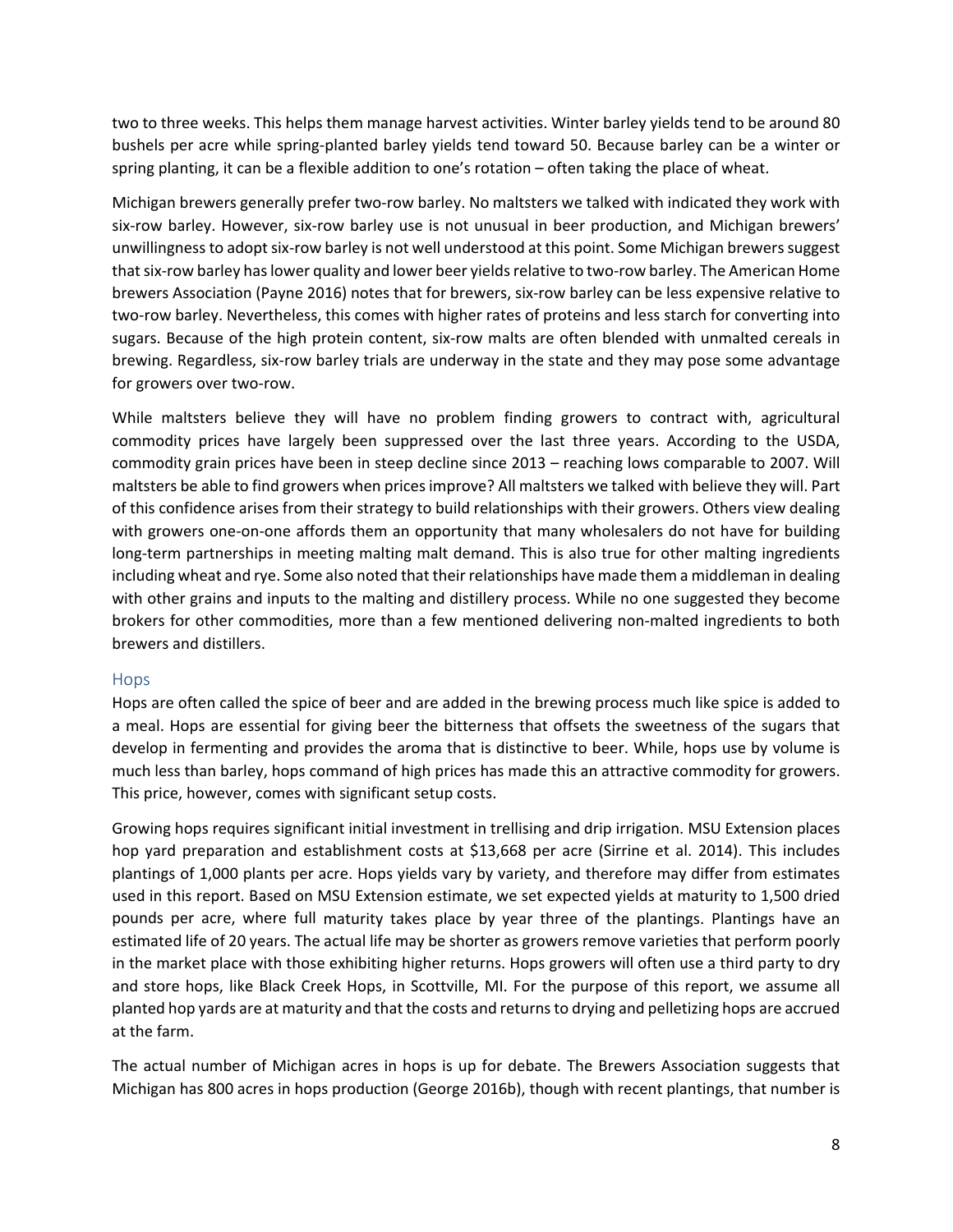likely to be closer to 1,000 acres (Sirrine 2016b). With this high number of acres, it is evident that some Michigan‐grown hops are for export out of the state. Because market estimates in this report are directed at local markets, the numbers will reflect that which is expected to go into brewing for local consumption.

Hops farming can yield high returns – up to \$5,495 per acre (Sirrine et al. 2014). However, this is likely to vary depending on the variety planted, as different varieties command significantly different prices. Alpha varieties are high in acid and therefor produce a more bitter taste in beer. Such varieties tend to command lower prices than aroma varieties that produce less bitter and more exotic flavors. In the U.S. acres planted to aroma varieties have nearly tripled since 2012, while acres to alpha varieties have shrunk by a third (George 2016a). Thisis best attributed to demand for aroma hopsfrom small craft brewers(Watson 2015). While Michigan statistics do not allow us to break hops into respective categories, we perceive that most hops acres fall into the aroma varieties. The estimated price of dried and pelletized hops used in this report is \$12 per pound. This is comprised of \$5.00 per pound of fresh barley, \$2.50 per pound for drying, bailing and for initial handling and cold storage, an additional \$2.50 for pelletizing from bails and cold storage of pelletized hops. The final \$2.00 is attributed to marketing and selling costs (Miller 2017). As variety preferences can change, while acres planted to varieties are rigid, any one grower is likely to experience substantial variation in the price they receive.

#### Brewers

While formal interviews were limited to maltsters under this project, maltsters are largely responding to demand from breweries. More specifically, from local breweries seeking to build on their marketing and production efforts to meet consumer demand. Market insights of the brewing industry were derived from informal discussions with brewers and through third‐party market analyses, including Mintel industry reports on beer and, more specifically, craft beer.

Local beer is sold through multiple venues. With regards to small-scale production, on premise consumption appears much more common than off‐premise consumption. There is a budding industry analogous to wine tasting rooms, where consumers can sample and purchase bottled beers straight from the brewery for off‐premise consumption. This may be one strategy to build the brand recognition necessary for wider distribution. Third party on premise consumption is another option. Restaurants with alcohol service, especially beer on tap, can be an outlet for local breweries. Packaging requirements for filling kegs can be less expensive than bottling or canning for the brewery. However, getting access to on premise sites can be difficult if the brewery has limited brand recognition. Another common outlet is for the brewery to combine operations with a kitchen. Of the 240 breweries we identified, 137 were categorized as a restaurant or pub. In this, the brewery helps to develop a niche that improves the success of the restaurant. As restaurants generally have high failure rates due to low margins on food, the higher margins on tap beer affords a steady flow of revenue for the operation. A scan of Michigan breweries indicates this is a common venue for commercializing the brewery.

Getting beer on retail shelves requires a significant investment and often a minimum scale of operations. First, getting on retail shelves may entail paying slotting fees. These are fees retailers charge manufacturersto get accessto their customers. Second, a wholesaler with accessto desired retailers must be convinced to carry the beer. It can be difficult to convince wholesalers to carry a new product, and slotting fees may apply here as well. Similarly, selling draughts through a third-party restaurant or pub requires getting a wholesaler to carry the brand and deliver the kegs. Alternatively, there may be opportunities for transacting directly with the retailer, restaurant or pub. Growth opportunities through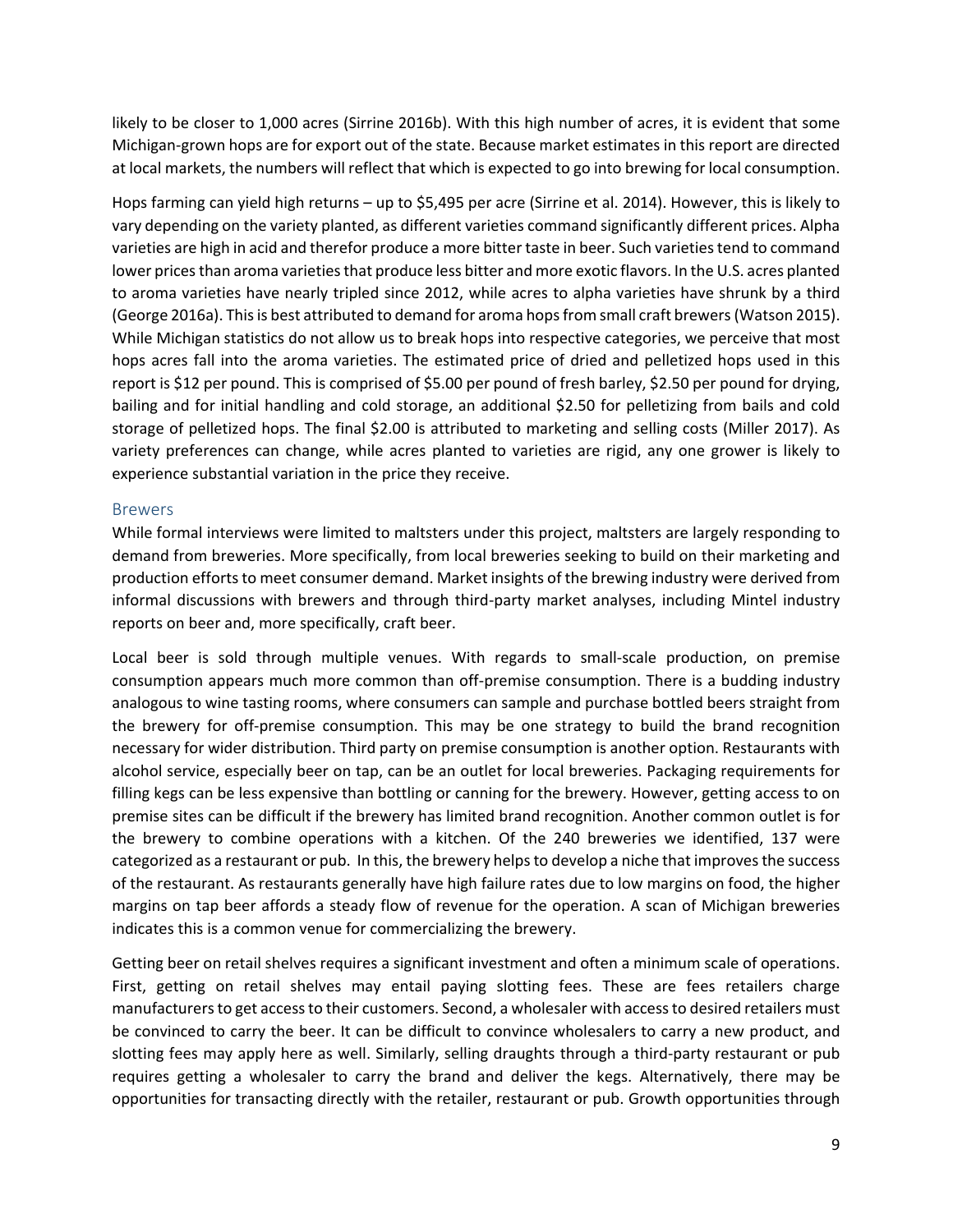such direct channels may be limited, as there may exist legal barriers to direct selling, and the potential market reach may be limited. However, such direct channels may be the best venue to build the brand recognition necessary to garner interest from retailers and restaurants and pubs.

# Value Chain Analysis

This section sets out to estimate the actual and potential size of the Michigan local beer market. The overriding assumption is that the Michigan value chain from grower to consumer is totally self‐reliant on Michigan inputs.

Interviews with maltsters did not reveal a total size in acres of barley, nor pounds processed. Rather we turn to the Brewers Association (2016) estimated of total in‐state sales and production. Hence, we start with total value of Michigan craft beer production and work backward to determine how much input is required. We then parse out input between in‐state and out ofstate sources, where in‐state sources build on state level economic activity. We then circle back around to gauge the estimates against national estimates of craft beer sales as a check on estimate accuracy. Table 1 shows initial calculations and the assumed parameters used in those calculations.

|                                           | Parameter | Potential  | Actual    |
|-------------------------------------------|-----------|------------|-----------|
| Michigan Craft Beer production (bbl/year) |           | 769,897    | 53,893    |
| Malt per bbl (lbs)                        | 69        |            |           |
| <b>Required Malt (lbs)</b>                |           | 52,891,924 | 3,702,435 |
| Shrinkage rate between barely and malt    | 25%       |            |           |
| <b>Required Barley (lbs)</b>              |           | 70,522,565 | 4,936,580 |
| Barley pounds per bushel                  | 48        |            |           |
| Required Barley (bs)                      |           | 1,469,220  | 102,845   |
| Yield per acre (bs)                       | 70        |            |           |
| Number of acres for Malting               |           | 20,989     | 1,469     |
| <b>Rejection Rate</b>                     | 30%       |            |           |
| Number of acres not for malting           |           | 8,995      | 630       |

### **Table 1: Number of Barley Acres**

First, the Brewers Association estimated that in 2015, Michigan brewers produced just under 770,000 barrels of beer, which translates to approximately 23.9 million gallons. A barrel is roughly twice the size of a standard commercial keg. Craft brewing requires up to four times as much malt input as used in most national brand beers(Philpott 2015). Maltsters provided many estimatesthat centered around 70 pounds of malt per barrel of craft beer. We used 69. This means if Michigan were to completely self‐supply its brewers with malt, it would need 52.9 million pounds of malt. Next, we estimate how much barley that will require. Based on estimates that ranged from 70 percent to 100 percent conversion in barley pounds to malt pounds, we used 75 percent (1‐.25 shrinkage). This means that approximately 70.5 million pounds of barely is required to self‐supply Michigan breweries. Converting that to bushels based on 48 pounds per bushel suggests a need for 1.46 million bushels of barley. Assuming barley yields are about 70 bushels per acre, we calculate that the total number of acres of malt barley to be 20,989. However, because the rejection rate can be as high as 30 percent another 8,995 acres of barley will be required that is not malted. In total, about 29,984 acres of barley will need to be planted in Michigan to completely self‐supply the local craft beer sector.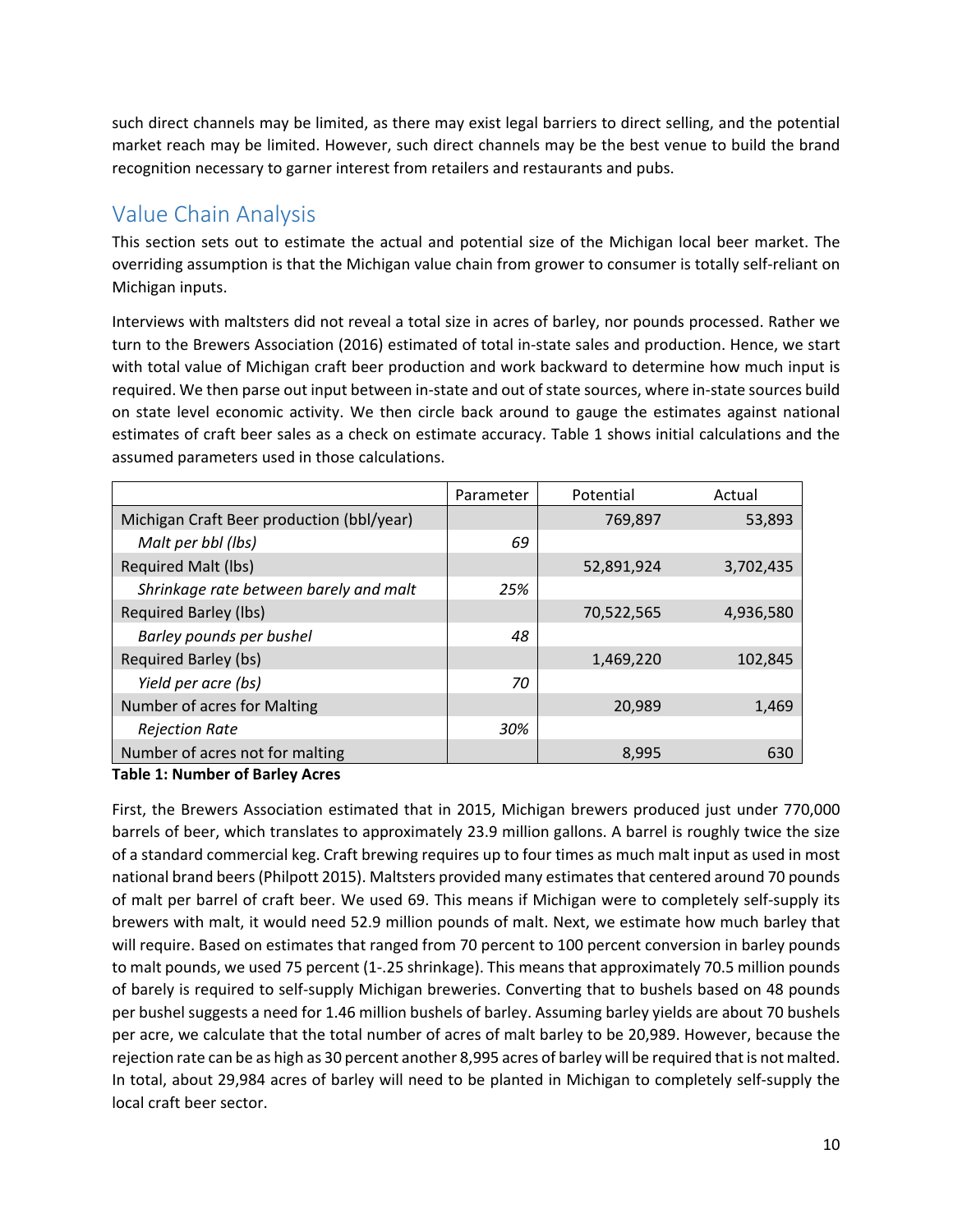Next, we calculate the same estimate based on estimates of current self‐supply of barely for malting. Working backwards, we estimate the total use of locally sourced barley. These calculations are based on the assumption that seven percent of the required barley in Michigan beer production is supplied by local sources. This seven‐percent assumption varied widely in our discussions, but seemed reasonable overall. In this, about 1,714 acres are planted to go to Michigan maltsters. This translates to about 85,705 bushels and 4.1 million pounds of barley. This barley generates about 3.7 million pounds of malt that go into producing 53,893 barrels of Michigan‐brewed and sourced beer.

Hops use and production estimates are calculated analogously. Table 2 starts with the estimated state‐ wide production from the Brewers Association (2016). Hops use per barrel of craft beer tends to be higher than for many national brands at about 1.6 pounds per barrel. Based on production, this means that 1.25 million pounds of hops is required for Michigan's 770 barrels of craft beer production. It is likely that not all hops going into Michigan brews come from Michigan, but this is what would be required should the state completely self‐supply. Given an expected yield of 1,500 dried pounds per acre, this would require 835 acres of Michigan hops – or just under the total number of acres planted in 2016 (Sirrine 2016b), of which, much is currently exported out of the state. Considering that only about 53,893 barrels of Michigan beer is in-state sourced, the actual demand for Michigan hops for Michigan brews is about 85,711 pounds – or the equivalent of about 58 acres of hops production.

|                                           | Parameter | Potential | Actual |
|-------------------------------------------|-----------|-----------|--------|
| Michigan Craft Beer production (bbl/year) |           | 769,897   | 53,893 |
| Hops per bbl (lbs)                        | 1.6       |           |        |
| Required Hops (lbs)                       |           | 1,253,007 | 87,711 |
| Hops Yield per acre (lbs)                 | 1,500     |           |        |
| Number of Acres for Local                 |           | 835       | 58     |

#### **Table 2: Number of Hops Acres**

Modeling the economic value will require that these measures be transformed into economic values (Table 3). Hence, prices along the value chain are applied. In calculating beer revenues, we first had to break out sales into off‐ and on premise consumption. We apply a 50/50 ratio, suggesting 50 percent is purchased for off‐premise consumption, while the other 50 percent for on premise consumption. This is based on national share of on‐ and off‐premise sales of craft beer (Mintel 2016b). We further estimate that there are 248 16-ounce glasses in a barrel. This is estimated by weight. Off-premise selling prices are about \$1.67 per 16-ounce bottle,<sup>1</sup> while on premise prices is admittedly low at \$3.75 per pint (16 oz).<sup>2</sup> The price maltsters pay for barley is set at \$8.50 per bushel. Responses, once again varied significantly from this number, but it appeared to be the center point. This suggests that barley cost is 18 cents a pound. Similarly, the target and actual selling price of malt is around 65 cents per pound. This estimate also varied and may be as low as 50 to 46 cents per pound. We say this because many that targeted 65 cents per pound have not actually sold at this price, while those currently selling in the market suggested the going price to be competitive with national suppliers. Finally, pelletized hops are priced around \$13 per pound.

 $1$  This price also includes earnings from third party retail sales, of which the brewer retains a lower margin compared to direct sales.

<sup>&</sup>lt;sup>2</sup> This price also includes earnings from third party restaurants and pubs in the form of kegs. Margins on kegs are much lower than margins earned at one's own tasting room or pub.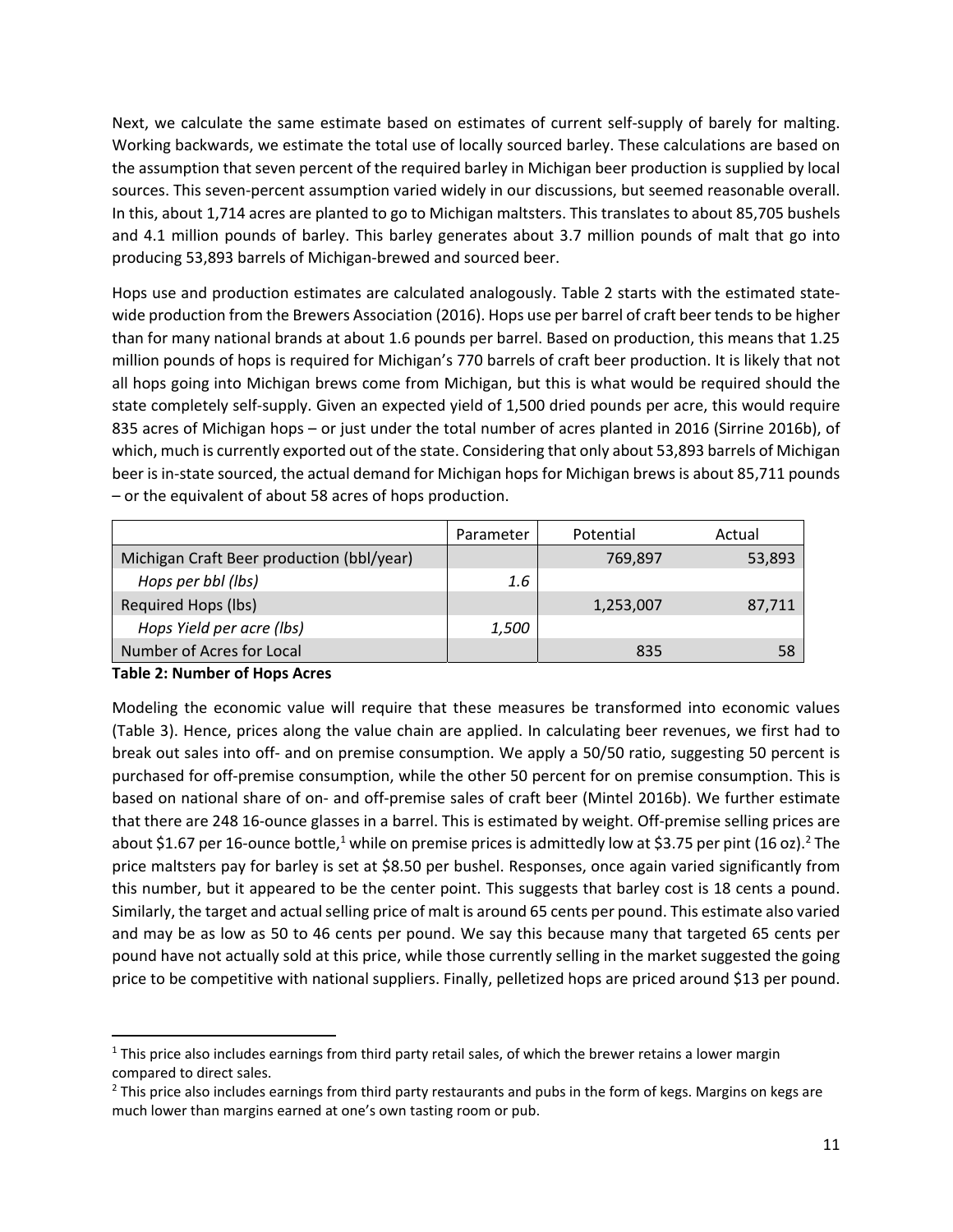| Share Off-premise                       | 50%    |
|-----------------------------------------|--------|
| Share On-premise                        | 50%    |
| Glasses (16-oz) in barrel               | 248    |
| Off-premise revenues (per 16-0z)        | \$1.67 |
| On-premise revenues (per 16-0z)         | \$3.75 |
|                                         |        |
| Price of Barley per bushel              | \$8.50 |
| Price of Barley per pound               | \$0.18 |
| Price of malt per pound                 | \$0.65 |
| Hops Price per dried pound (pelletized) |        |

#### **Table 3: Economic Parameters**

Table 1 along with Table 3 is used to estimate industry revenues. First growers' potential revenue should Michigan craft beer be self‐sufficient is \$12.5 million in malting barley sales plus \$1.3 million in feed sales based on a 30 rejection rate and a 75 percent discount on the selling price (Table 4). This indicates that barley growers would lose revenues of about \$4.0 million on those fields that do not meet malting specifications. Maltsters will earn about \$34.4 million based on the 65 cents per pound selling price. Additionally, hops growers would expect to generate \$15.0 million in sales if all Michigan craft beer used Michigan hops. If local hops use were similar to barley (seven percent), then actual hops sales going into local craft beer would be about \$1.05 million. Finally, sales for final use will total about \$151.5 million in retail sales and about \$340.1 million in on‐site sales. Actual revenues, based on seven percent self‐supply would be analogous. These estimates are based on potential sales should Michigan self supply its craft beer production. However, the estimates based on sales of fully Michigan‐sourced craft beer is about \$10.6 million from off‐site sales and about \$23.8 from on‐site sales, with corresponding transactions up the value chain.

|                               | Potential |             | Actual     |
|-------------------------------|-----------|-------------|------------|
| Growers' Revenue (Malt)       |           | 12,488,371  | 874,186    |
| Growers' Revenue (Feed)       |           | 1,338,040   | 93,663     |
| Growers' Lost Revenues (Feed) |           | (4,014,119) | (280, 988) |
| Growers' Revenues (Hops)      |           | 15,036,088  | 1,052,526  |
| <b>Maltsters' Revenues</b>    |           | 34,379,751  | 2,406,583  |
| <b>Retail Revenues</b>        |           | 151,458,757 | 10,602,113 |
| <b>On-site Revenues</b>       |           | 340,102,000 | 23,807,140 |

#### **Table 4: Economic Values**

#### Malting operating budget

A typical operating budget is developed based on a four‐ton per week capacity malt house. This is equivalent to a 200‐ton per year operation. A 4‐ton malt house is about the size of Pilot Malt in Byron Center, MI. An MSU annual baseline budget for malt houses(Knudson 2014) was used and modified based on discussions with maltsters. As many of the maltsters interviewed have not been operating for a complete year, some could only provide projections. A few were not far along enough in the planning process to have formulated a projection. Regardless, the budget is developed to be representative of the typical 4‐ton malt house, which is proposed as typifying the production profile for modeling purposes.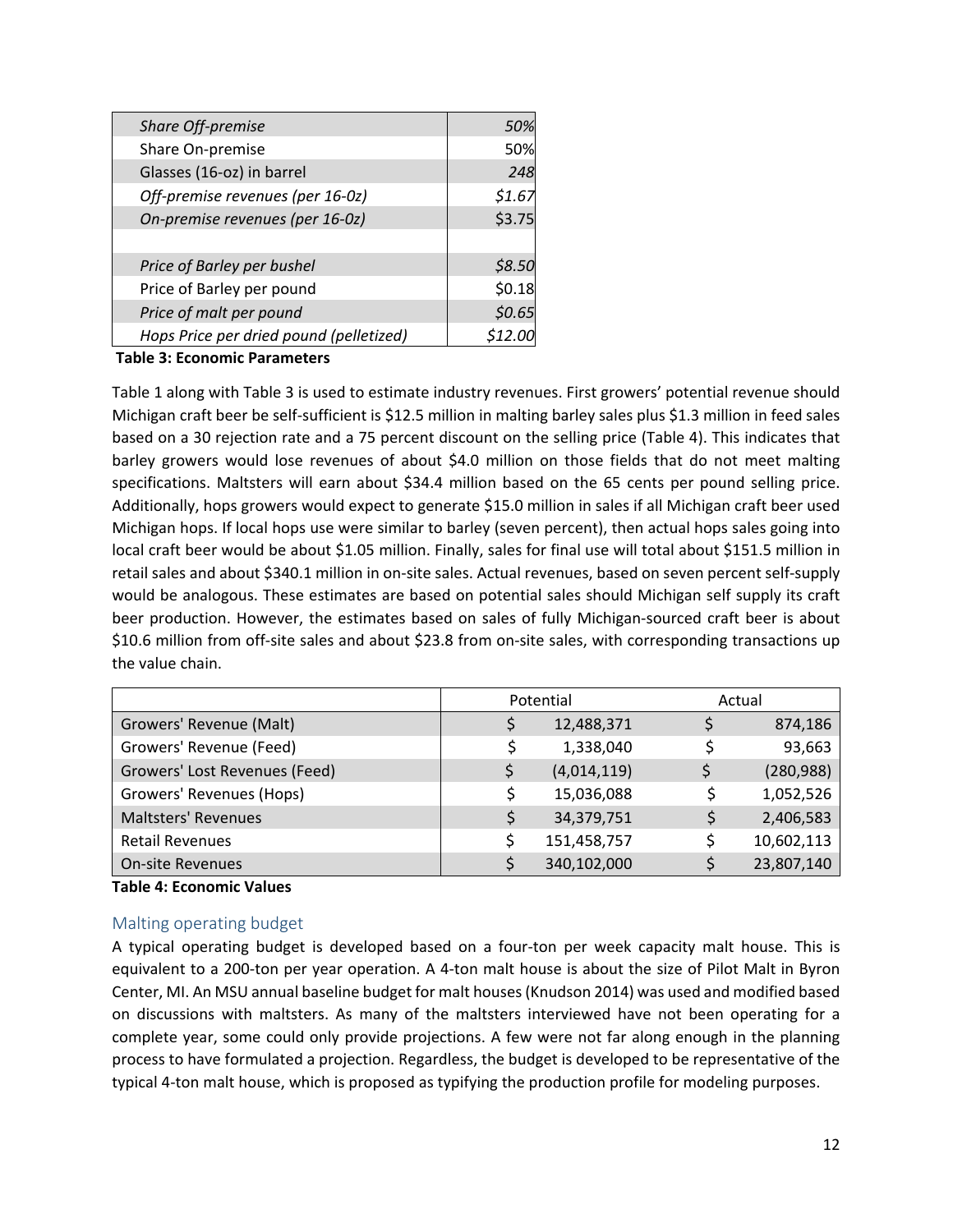Several assumptions went into the development of the malt house enterprise budget. Many of these assumptions will differ from those in the MSU report (Knudson 2014). First, we raised initial capital investment for equipment from \$100,000 to \$250,000. This is not to suggest that all malt houses will operate with this level of fixed investment, as many indicated strategies for repurposing existing equipment forthe purposes of malting, thereby defraying much of the initial expense. The loan repayment is set for 10 years, though the repayment period may be shorter for lower capital investment amounts. Similarly, capital equipment is depreciated over 10 years. This may be shorter as old equipment becomes obsolete, or may be longer if equipment obsolescence is minimal. Additionally, both sales revenues and grain expenditures are higher than MSU baseline estimates, based on \$8.5 per bushel barley prices and \$0.65 per pound for malt. This entails a dry inventory shrinkage of 25 percent from barley to malt, where about 10 percent is from drying. Another key difference from the MSU report is that we assume three employees rather than two. Any number of these employees may be the principle owners, who pay themselves out of proceeds.

The resulting budget estimates are shown in Table 5. Like the MSU feasibility report, the expected revenues largely exceed the costs when operating at capacity. Expected margins, measured by the ratio of net revenues to total expenses (including cost of grains) are under 10 percent.

| <b>Income Statement</b>   | 2016      | 2017      | 2018      | 2019      | 2020      |
|---------------------------|-----------|-----------|-----------|-----------|-----------|
| <b>Sales</b>              | \$260,000 | \$265,200 | \$270,504 | \$275,914 | \$281,432 |
| Cost of Grains            | \$90,667  | \$92,480  | \$94,330  | \$96,216  | \$98,141  |
| <b>Net Sales</b>          | \$169,333 | \$172,720 | \$176,174 | \$179,698 | \$183,292 |
| <b>Other Expenses</b>     |           |           |           |           |           |
| Depreciation              | \$25,000  | \$25,000  | \$25,000  | \$25,000  | \$25,000  |
| Interest                  | \$17,500  | \$16,233  | \$14,878  | \$13,428  | \$11,876  |
| <b>Wages and Benefits</b> | \$83,125  | \$84,788  | \$86,483  | \$88,213  | \$89,977  |
| Marketing                 | \$6,000   | \$6,120   | \$6,242   | \$6,367   | \$6,495   |
| Rent                      | \$2,000   | \$2,040   | \$2,081   | \$2,122   | \$2,165   |
| <b>Bags</b>               | \$7,200   | \$7,344   | \$7,491   | \$7,641   | \$7,794   |
| <b>Utilities</b>          | \$9,000   | \$9,180   | \$9,364   | \$9,551   | \$9,742   |
| Maintenance               | \$1,000   | \$1,020   | \$1,040   | \$1,061   | \$1,082   |
| <b>Office Expenses</b>    | \$500     | \$510     | \$520     | \$531     | \$541     |
| Insurance                 | \$500     | \$510     | \$520     | \$531     | \$541     |
| Transportation            | \$5,700   | \$5,814   | \$5,930   | \$6,049   | \$6,170   |
| Pallets and other costs   | \$4,296   | \$4,382   | \$4,470   | \$4,559   | \$4,650   |
| <b>Total Expenses</b>     | \$161,821 | \$162,941 | \$164,020 | \$165,052 | \$166,033 |
| <b>Net Profit</b>         | \$7,512   | \$9,779   | \$12,155  | \$14,646  | \$17,259  |

#### **Table 5: 4‐ton per week annual enterprise budget**

Actual revenues and expenditures will vary from those shown in Table 5. First, if the malt house is designed as a 4‐ton operation, deviating from the design capacity will have significant implications on the actual net revenues. Because the interest and depreciation expenses are fixed, they do not decrease if volume targets are missed. They may also differ because the malt house design differs from that exhibited, or because the targeted volume is different from that in Table 5.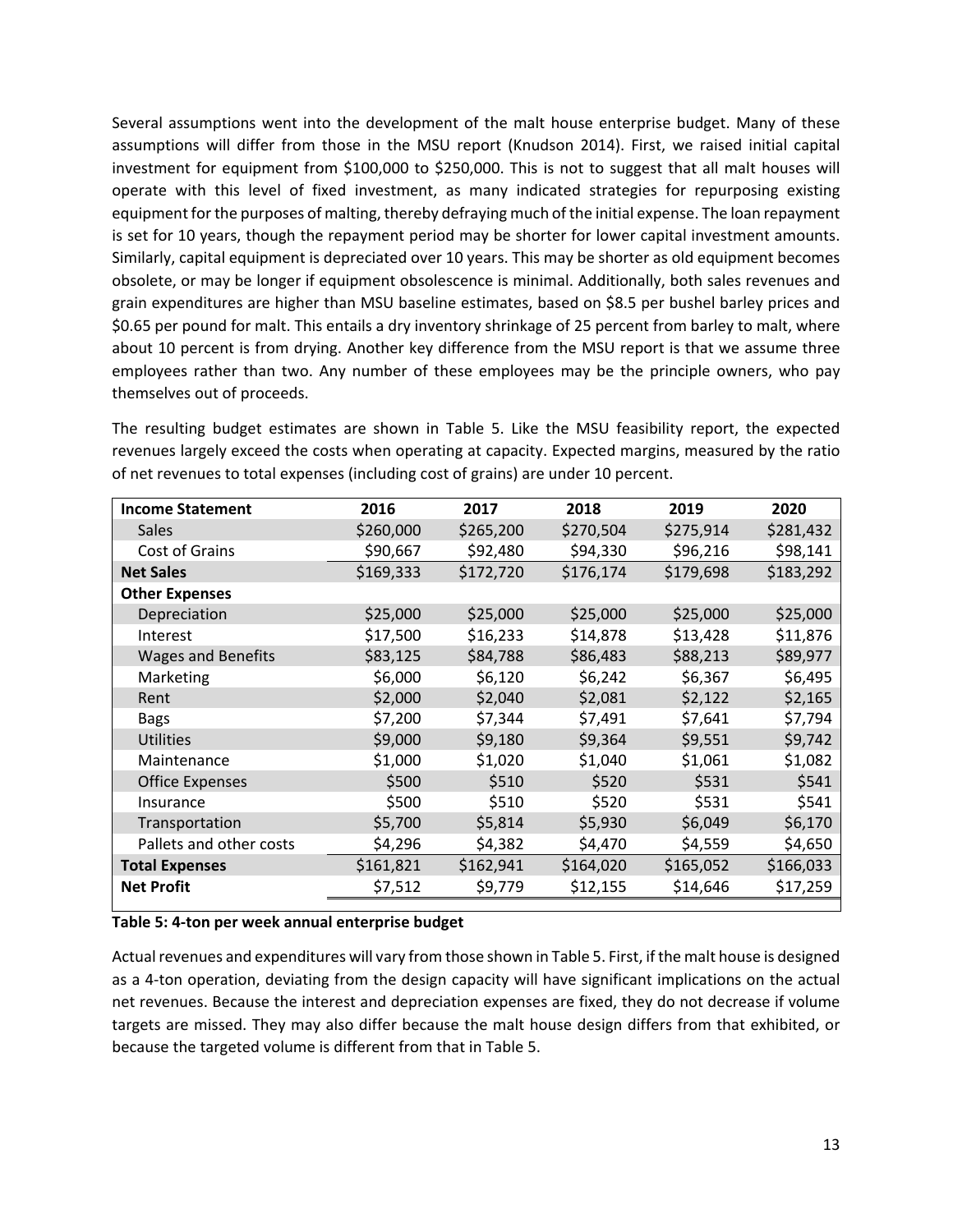# Economic Contribution Estimates

Four sets of models are developed for estimating contributions. They are replicated based on potential and actual size of the Michigan local beer market. Contributions are gross impacts on economic activity and do not account for offsetting displacement of economic activity. The section discusses the estimates and calculations for estimating the net impacts.

The underlying data in the IMPLAN model is modified to reflect the transactions underlying a local value chain for Michigan beer production. Estimates are based on the value of economic activities tied to beer produced in Michigan using only Michigan‐sourced barley, hops and malt. Only the economic estimates of beer sales represent the full value chain economic contributions, as those of barley and hops production, and that of malt production, are strictly intermediate steps that are fully captured in the beer sales for final consumption contribution estimate. However, they are reported to illustrate the relative contributions of each step from grower to final use.

### Actual Contributions

Actual contributions are our best estimates of the actual economic contributions of local craft beer sales. To be sure, local craft beer is that which is produced and consumed in Michigan. Inherent in this is the assumption of 100 percent local ingredients and processes. However, packaging, labeling, equipment and other non‐agricultural input and processes may be sourced outside the region.

### Barley and Hops Production Contributions

While barley production is a commodity crop, barley for malting may be considered a niche within this sector. Since barley for malting poses a substantial risk to growers, the downside of the market can be substantial, suggesting a level of margins equitable with the standard commodity, barley. Hence, no changes were made to grower margins. Hops, however, may provide a substantial source of margins for growers, willing to invest in the fixed setup costs. However, it too poses a risk that is born by the industry, in that over‐supply can erode such margins over time. We use the margins provided by MSUE (Sirrine et al. 2014).

As Michigan malting is in its infancy, the overall economic footprint of barley and hops production for locally made beer is somewhat limited at this point. Table 6 shows the current estimated values, where the contributions are mostly dominated by hops production. In this, Michigan hops production has a head start on barley as a source for locally produced beer, as Michigan has become an increasingly important source of hops for the nation. In total and from a high-brushed assessment, agricultural production for Michigan local craft beer supports 21 jobs directly in the agricultural production. Another 13 jobs are created through secondary transactions. In total, the agricultural component of the current local craft beer sector generates about 34 Michigan jobs with annual labor income of \$1.15 million.<sup>3</sup> This contributes about \$1.78 million to annual gross domestic product (value‐added) and generates about \$3.71 million in transactions.

<sup>&</sup>lt;sup>3</sup> Labor income excludes proprietors' incomes (profit), which is captured in contributions to gross state product (Value Added).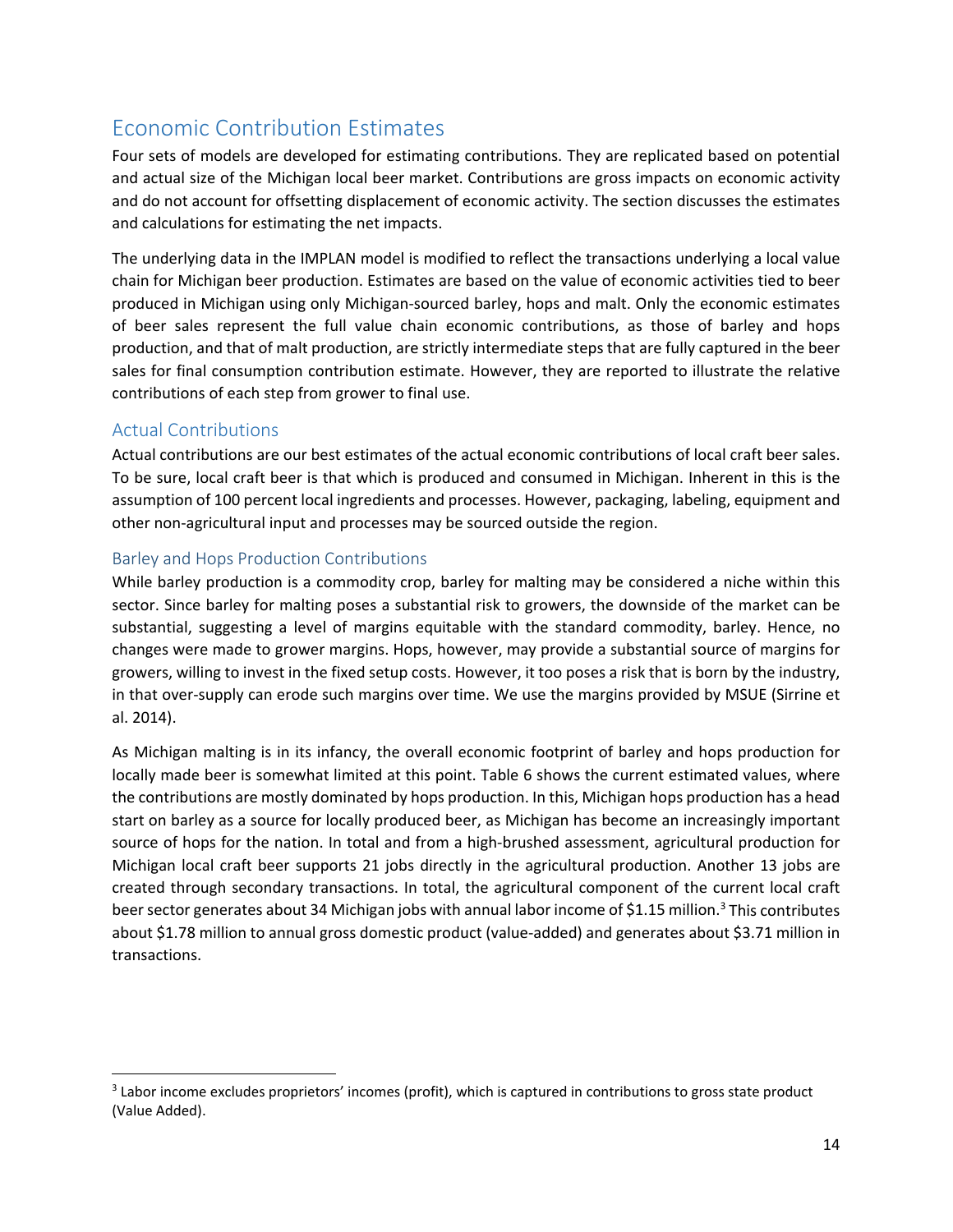| Impact Type         | Employment | Labor Income | Value Added | Output      |
|---------------------|------------|--------------|-------------|-------------|
| Direct Effect       | 21         | \$626,798    | \$880,189   | \$2,034,251 |
| Indirect Effect     |            | \$276,712    | \$461,201   | \$898,437   |
| Induced Effect      | 6          | \$246,263    | \$442,662   | \$776,550   |
| <b>Total Effect</b> | 34         | \$1,149,773  | \$1,784,052 | \$3,709,238 |

**Table 6: Current Contributions of Barley and Hops Farm Production for Local Craft Beer**

### Malting Contributions

Malting contributions arise from malting operations and the direct expenditures made to suppliers. Here all barley inputs are considered local for measuring the contributions of local craft beer production. However, some malting operations may exist through purchases of malting barley from out of state. Such contributions are not recognized in these estimates. Non-barley inputs may or may not be sourced locally, such as energy inputs, equipment, packaging, etc. Of these, the model determines the share that come from local sources. Table 7 shows the estimated contributions of malt production for local craft beer. Specifically, we assume that all malt produced in Michigan goes to Michigan breweries, and no malt is exported. As the sector builds over time, this may change.

| Effect          | Employment | Labor Income | Value Added | Output      |
|-----------------|------------|--------------|-------------|-------------|
| Direct Effect   | 20         | \$748,953    | \$910,844   | \$2,406,583 |
| Indirect Effect | 11         | \$363,000    | \$558,202   | \$1,857,354 |
| Induced Effect  |            | \$303,527    | \$545,605   | \$955,021   |
| Total Effect    | 38         | \$1,415,479  | \$2,014,651 | \$5,218,958 |

**Table 7: Current Contributions of Malt Production for Local Craft Beer**

Accordingly, current malt production (includes those just now starting operations) creates an estimate of 20 direct jobs. Direct jobs may also entail the owner. Indirect effects include all the direct and indirect effects of barley production plus other secondary transactions and gives rise to some 11 additional jobs. It does not include farm production of hops. Induced effects of spending from household incomes give rise to an additional seven jobs, for a total of 38 jobs with annual income of \$1.42 million. This contributes \$2.01 million to annual gross domestic product and generates \$5.22 million in annual transactions, once accounting for all secondary transactions.

### Local Beer Sales and Total Contributions

The final contribution estimates of the value of local craft beer sales currently produced also provides an overall contribution of the Michigan local craft beer sector. In that, the value of barley, malting, hops and of beer production for on premise and off‐premise consumption is included in the assessment. The accompanying contribution estimates in Table 8 only consider that produced in Michigan using Michigan malt from Michigan‐grown barley, Michigan hops and brewed in Michigan for Michigan consumption.

As shown in Table 8, once accounting for the full value chain through to sales of the brewery, the estimated actual economic contributions are more notable. In total, breweries directly generate an estimated 571 jobs in Michigan. This includes those engaged in brewing, as well as those engaged in service aspects of on premise consumption like wait staff and kitchen crews tied to restaurant-breweries. Other administrative jobs, like those of sales representatives and buyers may be included. Indirect effects that count for 60 estimated jobs include those considered thus far and other effects from purchases of other in‐state inputs. Finally, induced effects arise from estimated expenditures from wages and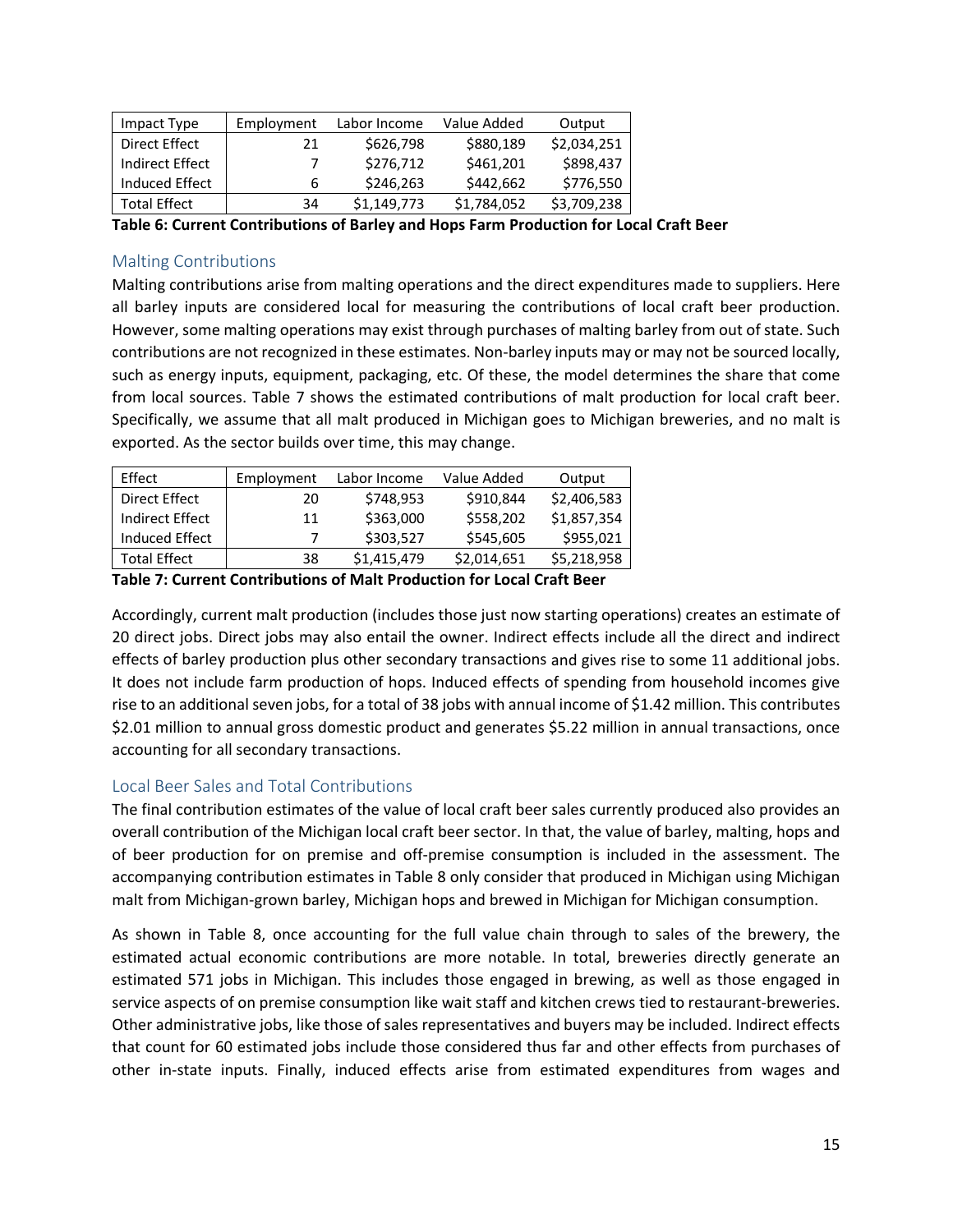proprietary income.4 Here, induced employment effects of 93 jobs are greater than indirect employment effects. This is rare, but possibly reflects a high degree of non‐wage income to proprietors. In total, we anticipate that with the current estimated level of production, local craft beer production generates about 723 total jobsin the Michigan economy with \$18.26 million in labor income. Thisis expected to contribute about \$26.09 million to gross state product and support annual in-state transactions of just under \$50 million.

| Effect              | Employment | Labor Income | Value Added  | Output       |
|---------------------|------------|--------------|--------------|--------------|
| Direct Effect       | 571        | \$11,224,914 | \$13,367,374 | \$26.765.130 |
| Indirect Effect     | 60         | \$3,113,149  | \$5,676,487  | \$10,274,102 |
| Induced Effect      | 93         | \$3,918,747  | \$7,046,060  | \$12,340,365 |
| <b>Total Effect</b> | 723        | \$18,256,810 | \$26,089,921 | \$49.379.597 |

**Table 8: Current Contributions of Local Craft Beer Production**

### Potential Contributions

We next estimate the potential contribution should Michigan producers fully self-supply craft beer production with Michigan agricultural inputs. The short answerto this proposition isthat the contributions would be about 14 times larger than that of current levels. That is, current contributions are approximately 7 percent of the potential contributions. Below we show the expected contributions along the value chain.

### Barley and Hops Production Contributions

Should Michigan's craft beer production be fully locally‐sourced, Michigan barley and hops demand would be much greater than estimated for meeting current sales. In total, we estimate that farm production of barley and hops would generate some 295 direct jobs that together with secondary effects would generate an estimated 477 jobs(Table 9). These jobs would generate about \$15.15 million in labor income and contribute some \$25.07 million to annual gross state product.

| Impact Type         | Employment | Labor Income | Value Added  | Output       |
|---------------------|------------|--------------|--------------|--------------|
| Direct Effect       | 295        | \$8,920,801  | \$12,575,003 | \$28,237,414 |
| Indirect Effect     | 101        | \$3,772,441  | \$6,275,662  | \$12,216,435 |
| Induced Effect      | 80         | \$3,459,017  | \$6,217,294  | \$10,905,120 |
| <b>Total Effect</b> | 477        | \$16,152,260 | \$25,067,959 | \$51,358,969 |

#### **Table 9: Potential Contributions of Barley and Hops Farm Production for Local Craft Beer**

### Malting Contributions

Assuming self‐supply all of Michigan's craft beer malt use, maltsters would employ some 290 workers directly (Table 10). Including the jobs associated with malting barley production, indirect jobs would total 154. Combined with induced effects, we estimate that total jobs up through malting, but excluding hops production, would total about 546, with annual contribution to state labor income of \$20.22 million. This would also give rise to \$28.78 million annual contribution to gross state product and generate some \$74.56 million in annual in‐state transactions.

<sup>4</sup> Induced effects also include government expenditures from tax revenues and other institutional expenditures.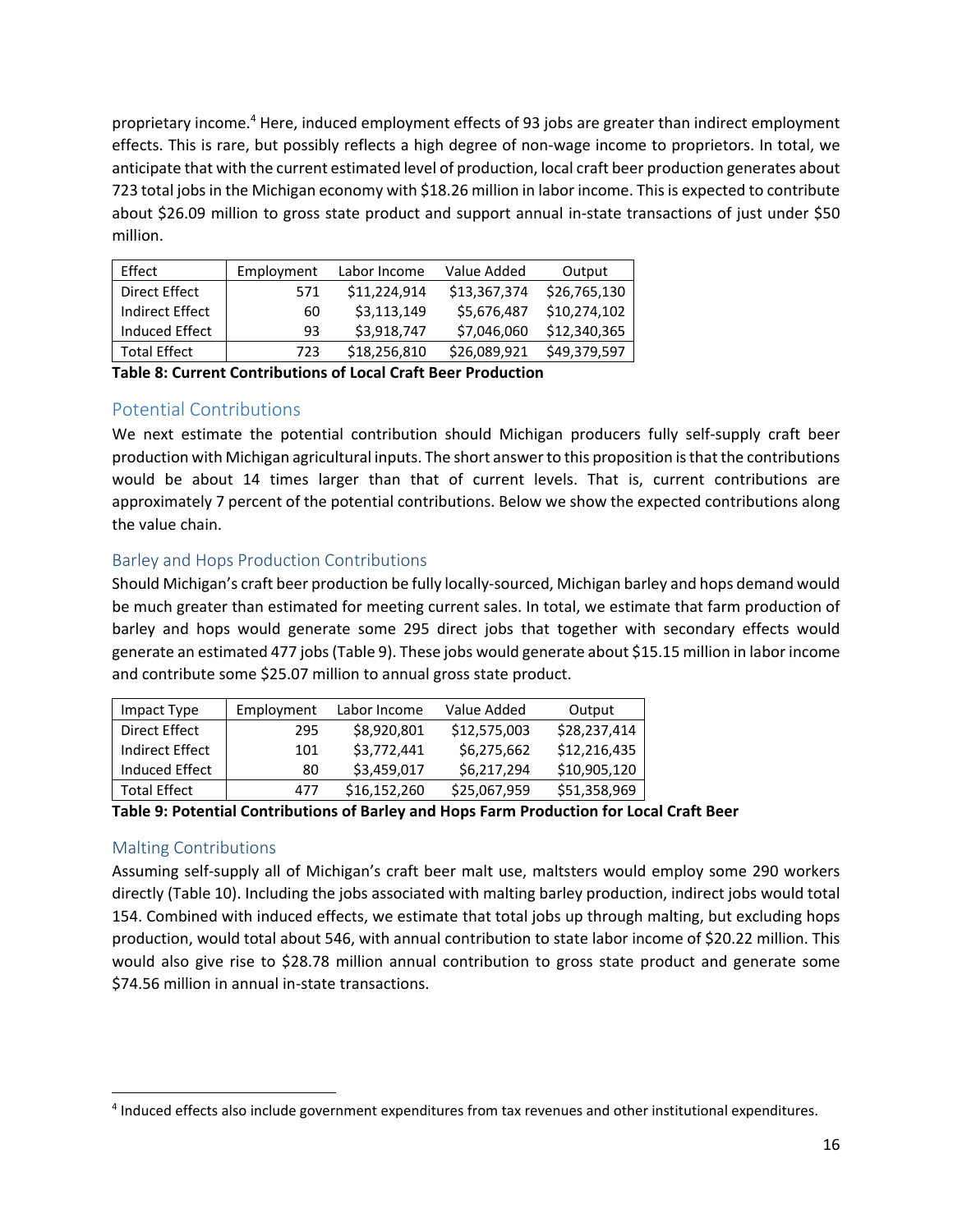| Effect              | Employment | Labor Income | Value Added | Output     |
|---------------------|------------|--------------|-------------|------------|
| Direct Effect       | 290        | 10.699.324   | 13,012,054  | 34,379,752 |
| Indirect Effect     | 154        | 5,185,711    | 7.974.309   | 26,533,629 |
| Induced Effect      | 103        | 4,336,098    | 7,794,361   | 13,643,163 |
| <b>Total Effect</b> | 546        | 20,221,134   | 28,780,724  | 74,556,544 |

**Table 10: Potential Contributions of Malt Production for Local Craft Beer**

### Local Beer Sales and Total Contributions

As discussed above, the estimated contributions of local beer sales entails the expected contributions along the whole of the value chain. In this, the estimates provided in Table 11 represent the total expected contribution should Michigan self‐supply inputs 100 percent of the craft beer agricultural inputs of malt, barley and hops. Other inputs, like packaging, energy, etc., may be sourced within or outside of Michigan. In total, the local Michigan craft beer industry has the potential to generate 10,332, where just over 9,000 of those would be directly linked to the production of beer, as either employed in the brewing sector or in sectors supplying brewers. Such potential employment will likely contribute about \$260.81 million in labor income and contribute about \$372.71 million to gross state product.

| Effect              | Employment | Labor Income | Value Added | Output      |
|---------------------|------------|--------------|-------------|-------------|
| Direct Effect       | 8,159      | 160,355,916  | 190,962,489 | 382,358,993 |
| Indirect Effect     | 850        | 44.473.550   | 81,092,678  | 146,772,886 |
| Induced Effect      | 1,323      | 55,982,099   | 100,657,998 | 176,290,925 |
| <b>Total Effect</b> | 10,332     | 260,811,565  | 372,713,165 | 705,422,803 |

**Table 11: Potential Contributions of Local Craft Beer Production**

# Impact Estimates

Contributions to economic activities only tell part of the story. If we ended the analysis here, we would implicitly assume that all agricultural production of barley and hops occurred on land not used for any other agricultural activity, and that all local craft beer sales were new and does not displace other beer sales. For the purpose of this analysis, we may assume that malting activity is not displacing other economic endeavors, but this is subject to critique. As interviews indicated, some maltsters chose this as a venture while in search of opportunities to build their own business. This begs the question, what other venture or employment would they pursue if malting were not an option? Others noted that malting is an extension of the farm production activity they currently pursue. As such, malting could be considered a new venture that would not be viable in the absence of a market. Even here, though, malting activity comes at the potential cost of other value‐added activities one can pursue. The net effect of final sales can also be questionable. Here, the next best option to locally‐sourced craft beer cannot be well defined. In the absence of a local craft beer industry, consumers may opt to purchase premium import brands like Heineken or Grolsh. They may opt for premium domestic craft beers like Bell's or New Belgium. Alternatively, they may stick with well‐known national brands like Budweiser or Miller. The choice of alternatives for modeling impacts in a world not observed has real implications for measuring net economic impacts.

In thissection, we estimate the net economic impact taking into account best‐estimated opportunity costs incurred by participating the local craft industry. The first task is to specify the opportunities foregone. That is, if not growing malting barley, what else would have been grown? Similarly, we will conjecture what consumer purchases will be in the absence of a local craft beer industry. Estimates are provided in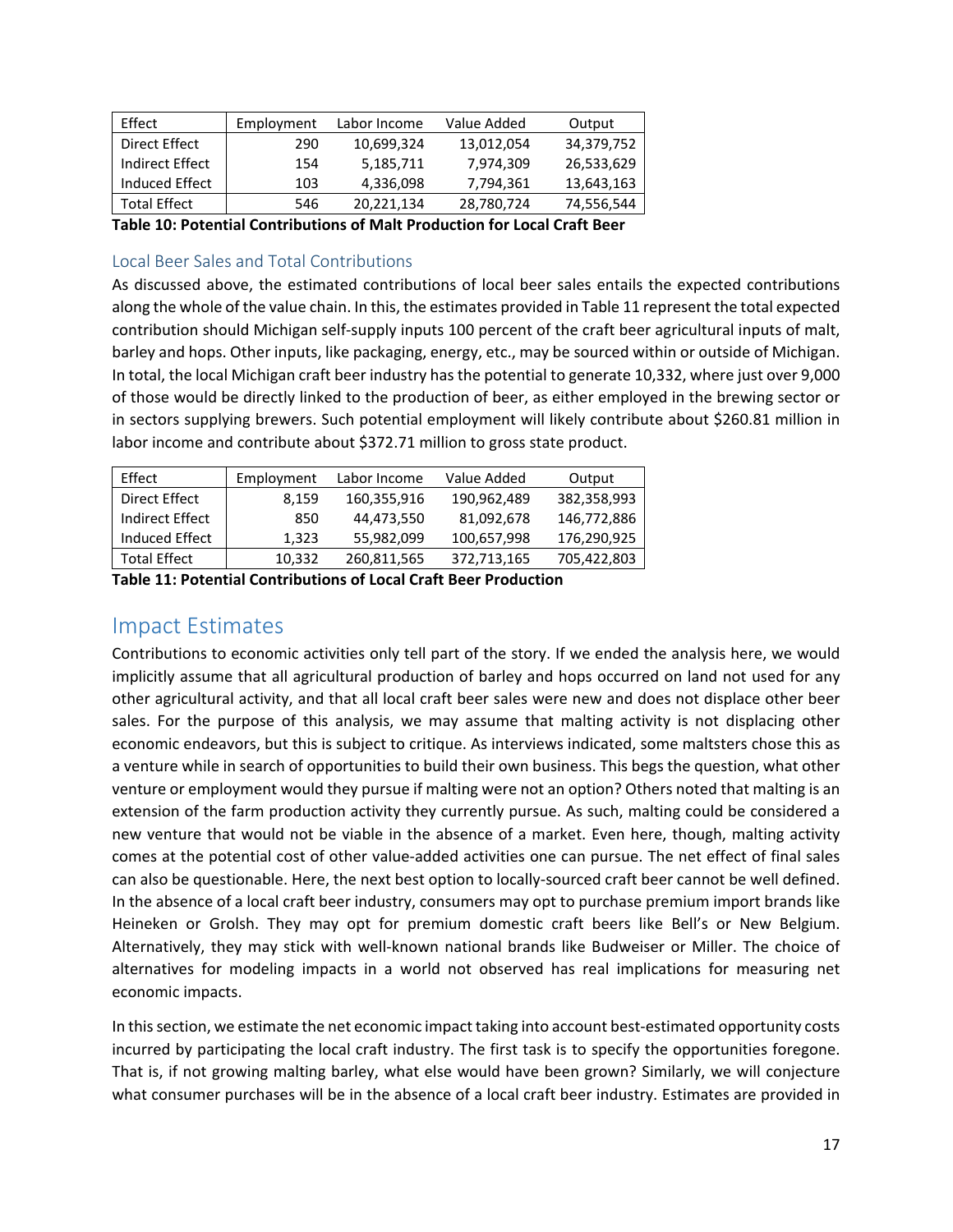aggregate for both potential and actual level of local craft beer consumption in the state. The potential net impact represents that which would be expected should Michigan's fully self-supply the agricultural ingredients in it craft beer industry. Actual net impacts represent the estimated net impacts expected, based on current estimated level of Michigan craft beer consumption.

As barley is a good substitute for wheat in common Michigan crop rotations, we assume that wheat would be grown on malting barley acres. Michigan wheat currently yields around 90 bushels an acre and sells for \$3.35 a bushel. Barley for malting has a rejection rate of about 30 percent, implying that reaching potential levels of Michigan craft beer sales will require 30,000 acres, while meeting current levels requires 2,100 acres. This anticipates the loss of \$9,033 thousand and \$632 thousand in wheat sales at potential and actual levels of production, respectively.

Since hops production is likely to exist with or without a local craft beer sector, we anticipate this sector largely nets out to zero impact. This may be overly restrictive, as some shrinkage in price and net revenues due to lower local demand and higher transportation costs as an export sets in. Alternatively, recognizing the marketing to other states requires greater investment in marketing and logistics, the net impact of servicing local beer production could be negative. Either way, the net effect will likely be small.

Forfinal beersales, we retain the same 50/50 breakout of on premise and off premise consumption. Prices consumers pay are also adjusted, where off‐premise 16 beers are assumed to be of national brand origin and set to \$5.90 for a six‐pack, while on premise beers are set at \$3.50 per pint. Like before, margins are applied to off‐premise sales.

Finally, as the model used to estimate contributions of local beer production entailed significant modification to account for purchases of local inputs, a fresh model is generated with no modifications in transactions. Opportunities foregone are then modeled for their relative contributions to economy‐wide outcomes. The net effects, subtracting out opportunities forgone from local craft beer contributions are then generated.

Table 12 shows the actual, estimated net economic impact estimates from Michigan's current estimated local craft beer sector. In this, the loss of wheat acres harvested, the full value of hops production and the lost revenues of conventional beer purchases are netted out of the estimate. In total, the estimates are positive, driven mostly by the value added activities from brewing to consumer purchase and a higher degree of in‐state transactions associated with the local craft beer sector. However, barley net effects are largely negative, once accounting for lost wheat harvest revenues. This is mostly associated with the assumption that only 50 percent of the malting barley will meet specs. Since the current price growers can receive for barley as feed is about 25 percent of the price received for malting, this high percentage greatly reduces the expected returns to malting barley growers. If the rejection rate were to decrease to 30 percent, the net impact of barley acres would be positive. Additionally, hops total net impact is zero by assumption, as hops demand will probably persist in the absence of a flourishing local craft beer industry. This leaves the differences in brewing and retail activity as the primary source of economic impact. Here, local craft beer is assumed to compete with national, regional and international brands. These do not generate the secondary transactions in the state as does locally-sourced beers, hence, exhibit lower multiplier effects. To be sure, they also exhibit lower selling prices, contributing to the lower opportunity costs, and a positive net economic impact.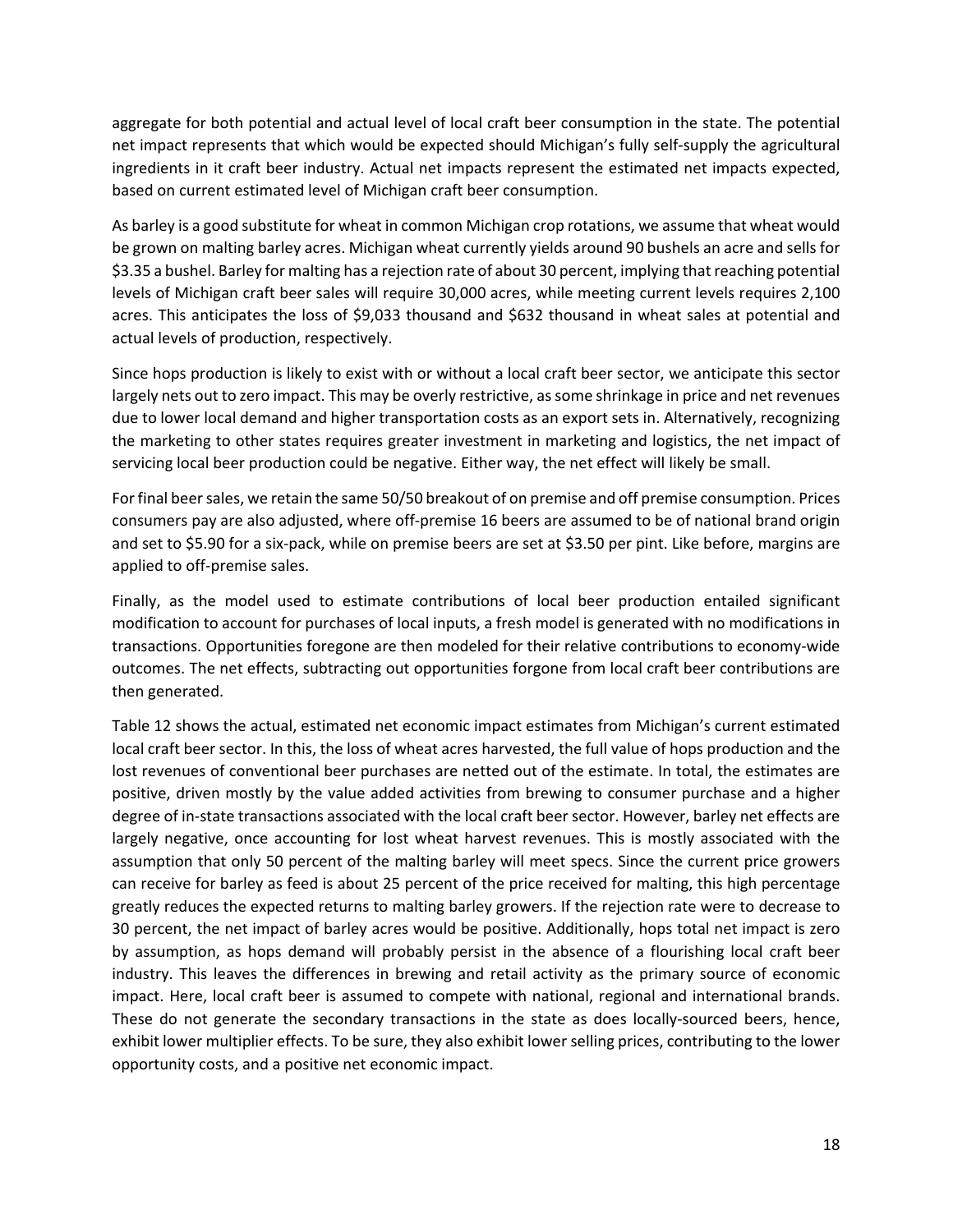In total, current production of Michigan craft beers generates about 96 Michigan jobs with labor income of about \$1.6 million per year. It also contributes about \$2.4 million in annual gross state product and creates about \$4.3 million in annual transactions across the state.

| Impact Type            | Employment | Labor Income | Value Added | Output    |
|------------------------|------------|--------------|-------------|-----------|
| <b>Direct Effect</b>   | 81         | 1,002,431    | 1,346,717   | 2,307,856 |
| <b>Indirect Effect</b> | 6          | 220.590      | 471.895     | 902,376   |
| Induced Effect         | 10         | 335,762      | 605,462     | 1,053,288 |
| <b>Total Effect</b>    | 96         | 1,558,784    | 2,424,074   | 4,263,518 |

**Table 12: Actual Net Economic Impact Estimates** 

Table 13 shows the potential estimated net economic impacts of Michigan's craft beer sector if all Michigan craft beer was Michigan‐sourced. As evident, impacts are smaller than the estimated contribution shown in Table 11, where total employment contributions were 10,332. This reflects the netting effect of lost wheat acres, other uses of hops and displaced retail and food service sales of beer. That is the potential net impacts of Michigan's locally‐sourced craft beer industry could contribute some 1,367 jobs to the state economy, with annual earnings of about \$22.3 million. This would also likely contribute about \$34.6 million to Michigan's gross state product and generate some \$60.9 million in annual transactions.

| Impact Type         | Employment | Labor Income | Value Added | Output     |
|---------------------|------------|--------------|-------------|------------|
| Direct Effect       | 1.150      | 14,320,447   | 19,238,819  | 32,969,376 |
| Indirect Effect     | 81         | 3.151.284    | 6,741,367   | 12,891,084 |
| Induced Effect      | 137        | 4,796,602    | 8,649,458   | 15,046,965 |
| <b>Total Effect</b> | 1,367      | 22,268,333   | 34,629,644  | 60,907,424 |

**Table 13: Potential Net Economic Impact Estimates** 

# Summary and Conclusions

This assessment of the current and potential impacts of Michigan budding local craft beer industry is multifaceted, reviewing a range of issues and conditions and applying those to value‐chain models of economic contributions. While Michigan agriculture and consumer base has innate attributes that make such self-reliant industry possible, many uncertainties exist. Michigan's microclimates afford environmental conditions for growing barley and hops – the two main ingredients in producing beer. Michigan also has the manufacturing and food-processing expertise to make this successful. However, the notion of locally sourced beer is new and untested in this generation. There are plenty of market examples where locally sourced beer has made inroads to local markets, including San Francisco, attributed to the revival of craft beer, and in Colorado, where many communities are embracing craft beer. However, the draw of "local" in craft beer may not be as strong as the draw of local foods and the sustainability of local appeal, even at home, may be questionable.

While Michigan's climate affords agricultural production of malting barley and hops, it may not be ideal. In this, Michigan's relatively wet climate may expose barley to greater disease pressures than other barley‐producing states. This may impact the price and quality competitiveness of Michigan malting barley. Alternatively, Michigan hops may provide terroir attributes that identifies Michigan‐brewed beer. That is, hops varieties grown in Michigan could have different flavor profiles than the same in popular hops growing states like Washington. Whether this local attribute makes Michigan-grown hops competitive with other hops over time remains to be seen. So far, hops producers appear to be doing well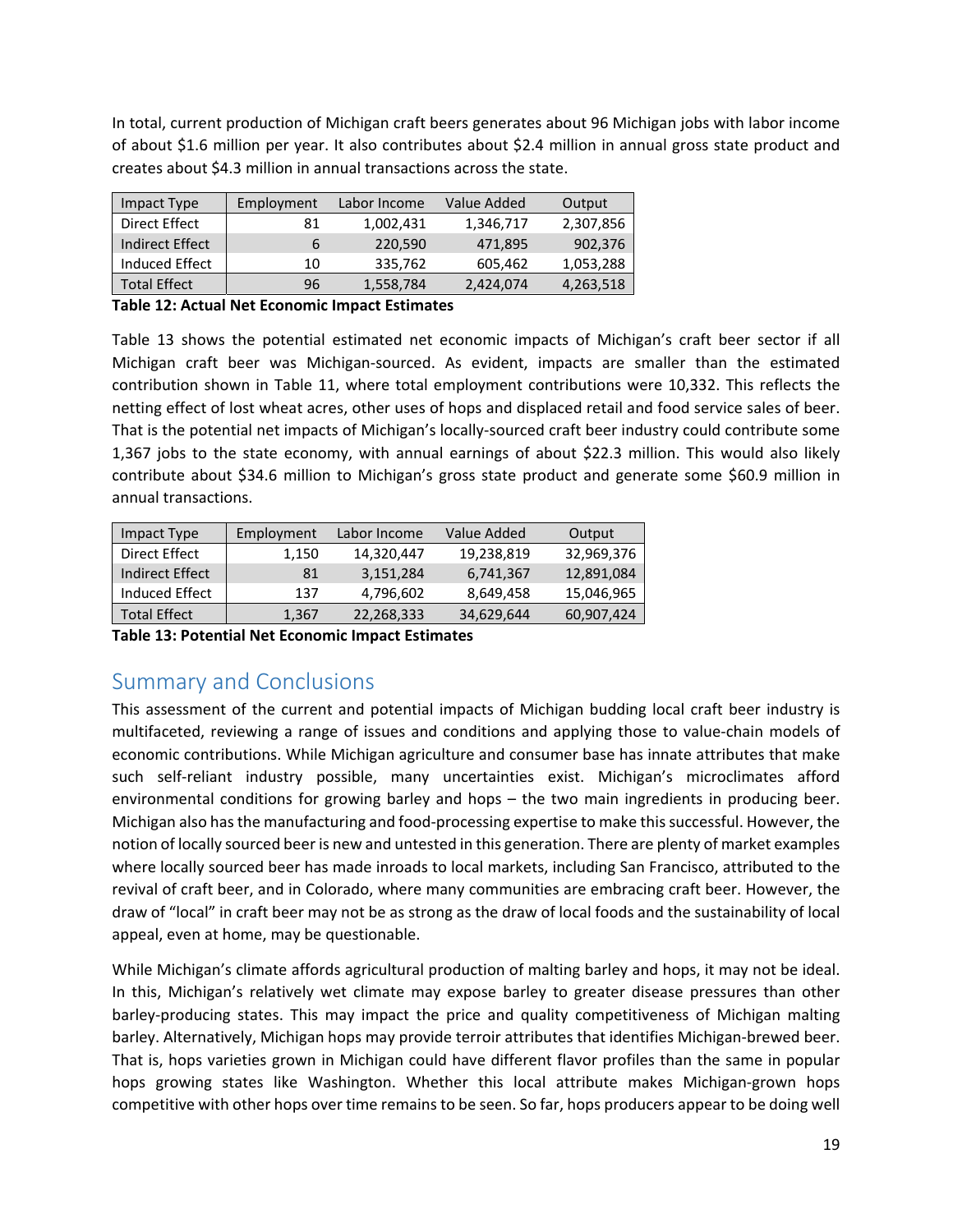in and outside of Michigan. Furthermore, hops may be the most important ingredient for setting beer in place.

Malt is the primary barrier to a full value chain for Michigan local craft beer where, in this analysis, it is defined as that which is brewed here and uses Michigan‐sourced agricultural inputs. As evident by growers' willingness to engage in barley production for malting houses, the constraint is on the side of not having enough malt houses for which to contract. Many Michigan malt houses are in development stage with a sizeable number planning their first commercial batches for early 2017. Many of these have high expectations for the selling price they can command based on brewers' stated interests in buying from local suppliers. Few Michigan malt houses are operational, and they indicate that competition from national and global suppliers is intense. They posit that the appeal of local, while commanding a comparative advantage over nationally sourced malt, may not be enough to make small malting houses profitable. At best, margins at the malt house will be thin, echoing the MSU malt house feasibility study (Knudson 2014). However, if consumers show a sustained preference for local beers, these ventures may pay out. At present, small brewers tend to favor price over attributes like local when purchasing malt. Malt houses may also be locked out of larger, regional brew houses, in that consistency of the beer is a core requirement for generating a regional following. Such consistency is best reached through large batch sizes and through malt houses that can facilitate quality assurance and blending to meet brewers' specks.

We used representative operation budgets of malting houses as inputs to modeling the economic value of the local beer value chains in terms of the value of transactions and how those transactions are expected to contribute to employment and gross state product. Malt houses represent a lynchpin in the local value chain. Similar budgets were used for estimating the transactions of hops production, while barley production relied on standard expenditure profiles. The estimated impacts show that the greatest share of economic contribution arises through the brewing and selling process of brewers. This entails both sales for on and off‐premise consumption, where much of the sales for on premise consumption are often coupled with food sales. However, we only measure the economic value of the local craft beer value chain. In this, our estimates suggest that current local beer production through local sales contributes to about 546 Michigan jobs and about \$28.78 million to annual gross state product. As this sector is changing significantly, this will likely increase over the next few years. These estimates are gross contributions and do not account for displaced economic activities. We further estimated what the gross contribution would be if Michigan craft beer production was wholly satisfied by Michigan-sourced inputs. Under this scenario, employment contributions would be around 10,332 jobs and \$372.71 million annual contributions to gross state product. While reaching this degree of penetration is not realistic, it serves as an upper bound of the potential contribution this industry can make. Once netting out displacement effects, the actual and potential economic impacts are more modest. Assuming all malting activities are new and create no displacement; that hops for local beer use completely displaces other hops use; that barley production displaces equal acres in wheat and that Michigan craft beer displaces conventional beer sales, the net actual impacts include a positive gain of 96 jobs. This contrasts with a gain of 1,367 jobs should Michigan craft beer consumption be met fully with locally brewed beer.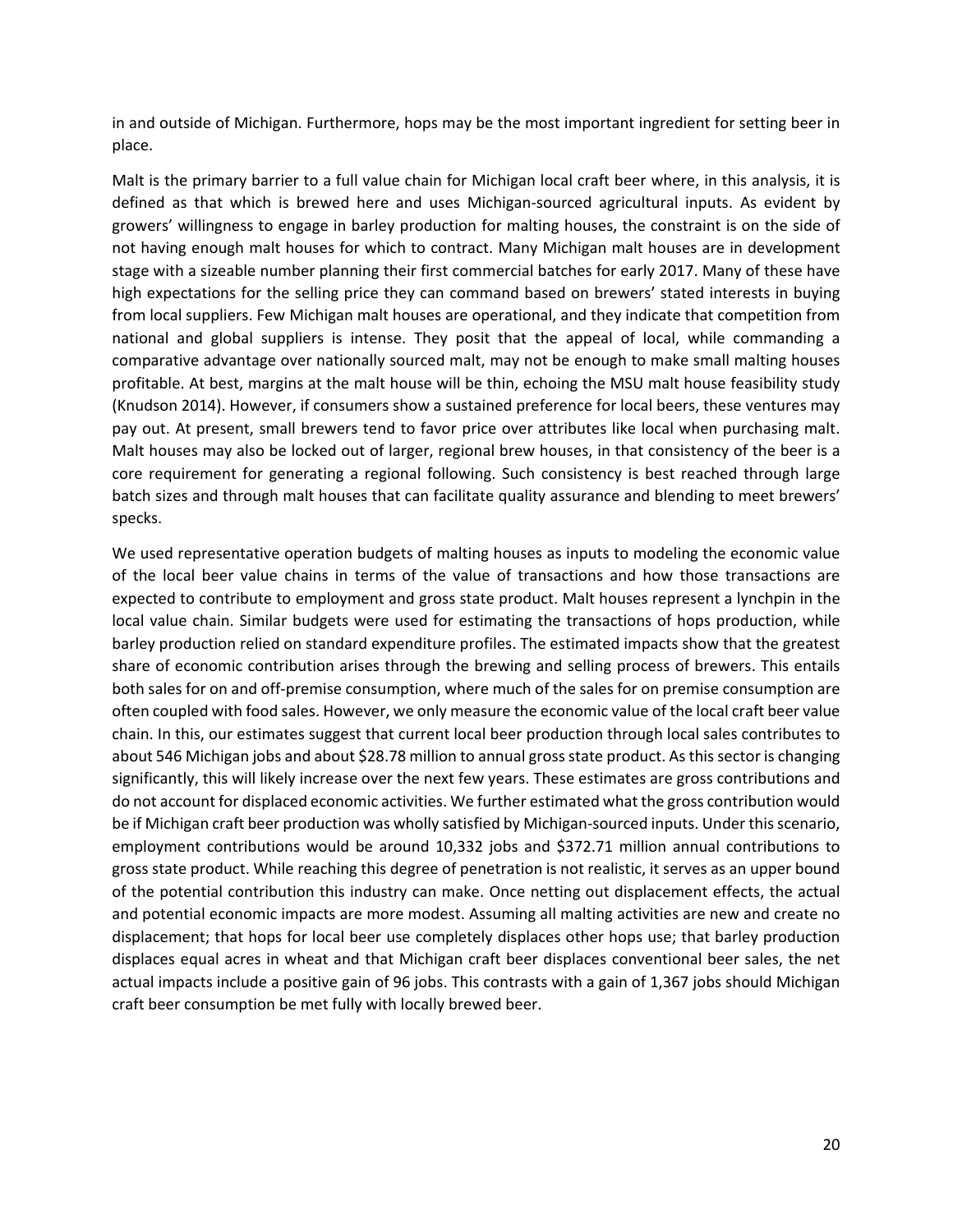# Bibliography

- Basche, Andrea. 2016. "Where Your Brews Come From: A Deeper Dive into Barley for Beer." Union of Concerned Scientists, accessed December 20, 2016. http://blog.ucsusa.org/andrea‐ basche/where‐your‐brews‐come‐from‐a‐deeper‐dive‐into‐barley‐for‐beer.
- Bolden, Erika. 2015. "Can Craft Beer Truly Express a Sense of Place?". Punch, accessed December 20, 2016. http://punchdrink.com/articles/can-craft-beer-express-terroir-with-rogue-farms-wolvesand‐people‐brewery/.
- Brewers Association. 2016. "Michigan Craft Beer Sales Statistics, 2015." Brewers Association, accessed December 15, 2016. https://www.brewersassociation.org/statistics/by-state/?state=MI.
- Burningham, Lucy. 2013. "Reign of Terroir." The Wall Street Journal, accessed December 19, 2016. http://www.wsj.com/articles/SB10001424127887324468104578248223366451526.
- Crowell, Chris. 2016. "Craft Beer Market Share Hits 12 Percent of Total Beer." Craft Brewing Business, accessed December 15, 2016. https://www.craftbrewingbusiness.com/news/craft-beer-marketshare-hits-12-percent-of-total-beer/.
- Darby, Heather, Rosalie Madden, Erica Cummings, Hannah Harwood, and Susan Monahan. 2012. 2011 Barley Variety Trials. University of Vermont Extension.
- Davidhizar, Joanne. 2012. "Craft beer market impacts emerging Michigan inputs industries." MSU Extension, accessed December 15, 2016.

http://msue.anr.msu.edu/news/craft\_beer\_market\_forces\_impact\_on\_emerging\_michigan\_inp uts industries.

- Fixell, Ethan. 2016. "Why startup beer brewers are skipping stores and selling directly to locals." Quartz, accessed December 19, 2016. http://qz.com/637540/why-startup-beer-brewers-are-skippingstores-and-selling-directly-to-locals/.
- Food Institute. 2014. "Buying local trends upwards among consumers." *Food Institute Report* 87 (19):1. George, Ann. 2016a. 2016 Statistical Report. Moxee, WA: Hop Growers of America, Inc.
- George, Ann. 2016b. "2016 World Harvest Report: U.S. Hops." *The New Brewer* (November/December 2016).
- Hand, Michael S, and Stephen Martinez. 2010. "Just what does local mean." *Choices* 25 (1):13‐18.
- IMPLAN Group LLC. 2015. "IMPLAN. Empowering the world of economic analysis.". IMPLAN Group LLC, accessed Dec. 30.

http://www.implan.com/index.php?option=com\_content&view=article&id=153&Itemid=1702.

Knudson, William. 2014. A Study Assessing the Feasibility of Michigan Malt Houses East Lansing: MSU Product Center.

- Martinez, Steve, Michael Hand, Michelle Da Pra, Susan Pollack, Katherine Ralston, Travis Smith, Stephen Vogel, Shellye Clark, Luanne Lohr, Sarah Low, and Constance Newman. 2010. Local Food Systems: Concepts , Impacts , and Issues. Washington, DC: USDA: Economic Research Service.
- McFarland, Ashley. 2016. "New testing lab seeks to serve malting barley producers and processors in reemerging markets." MSU Extension, accessed December 15, 2016. http://msue.anr.msu.edu/news/new\_testing\_lab\_seeks\_to\_serve\_malting\_barley\_producers\_a nd processors in r.
- Miller, Pam Bouma. 2017. "Personal Communication." East Lansing, February 3, 2017.
- Mintel. 2016a. *Beer: US, January 2016*. London: Mintel Group Ltd.
- Mintel. 2016b. Craft Beer: US, October 2016. London: Mintel Group Ltd.
- Mintel Group Ltd. 2014. The Locavore: Attitudes toward Locally‐Sourced Foods ‐ US, February 2014. Chicago, IL: Mintel Group Ltd.